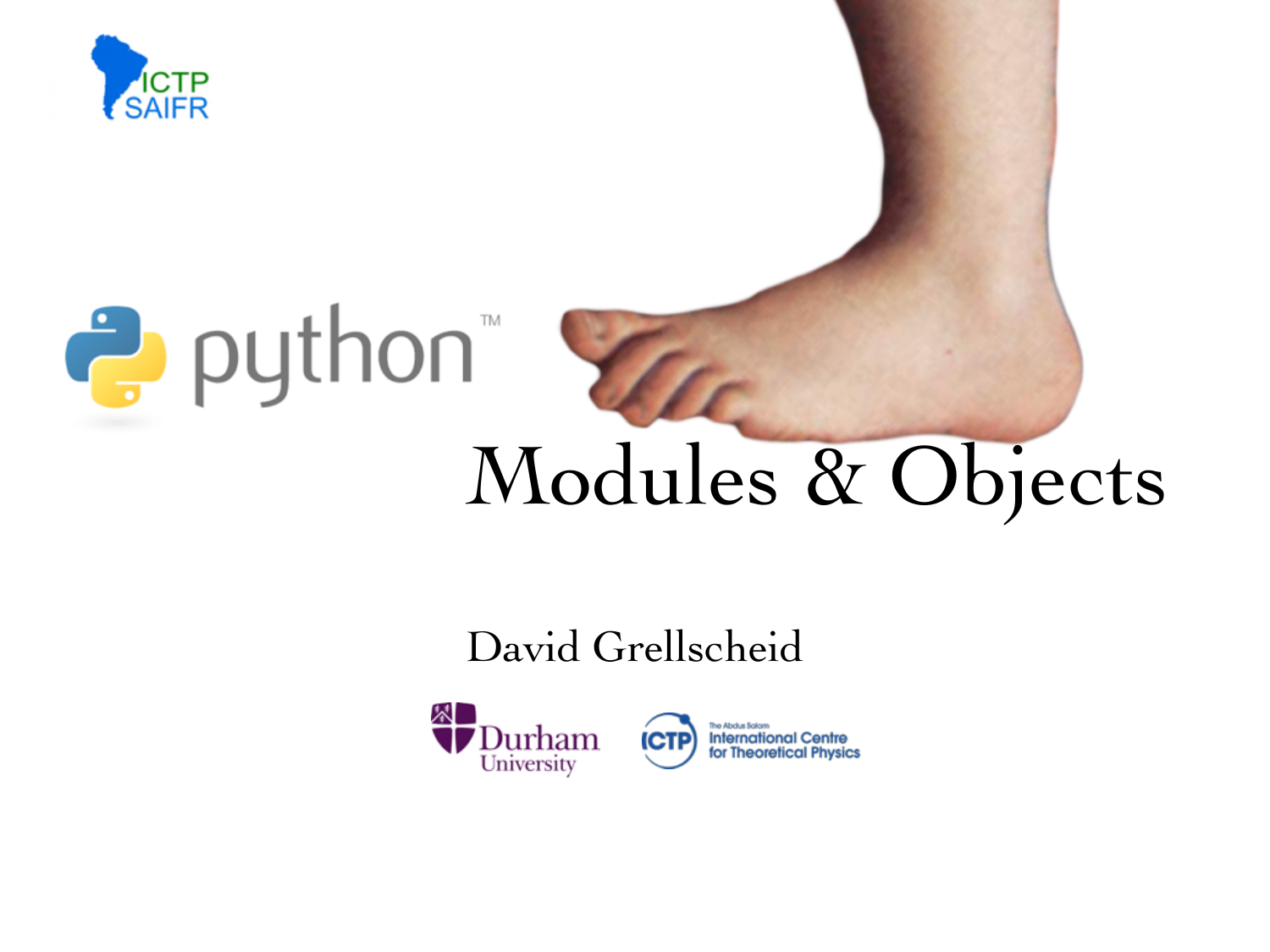

# Programming paradigm examples Declarative / Imperative Structured / Non-Structured Procedural Object-oriented Functional

(Almost) any style can be implemented in any language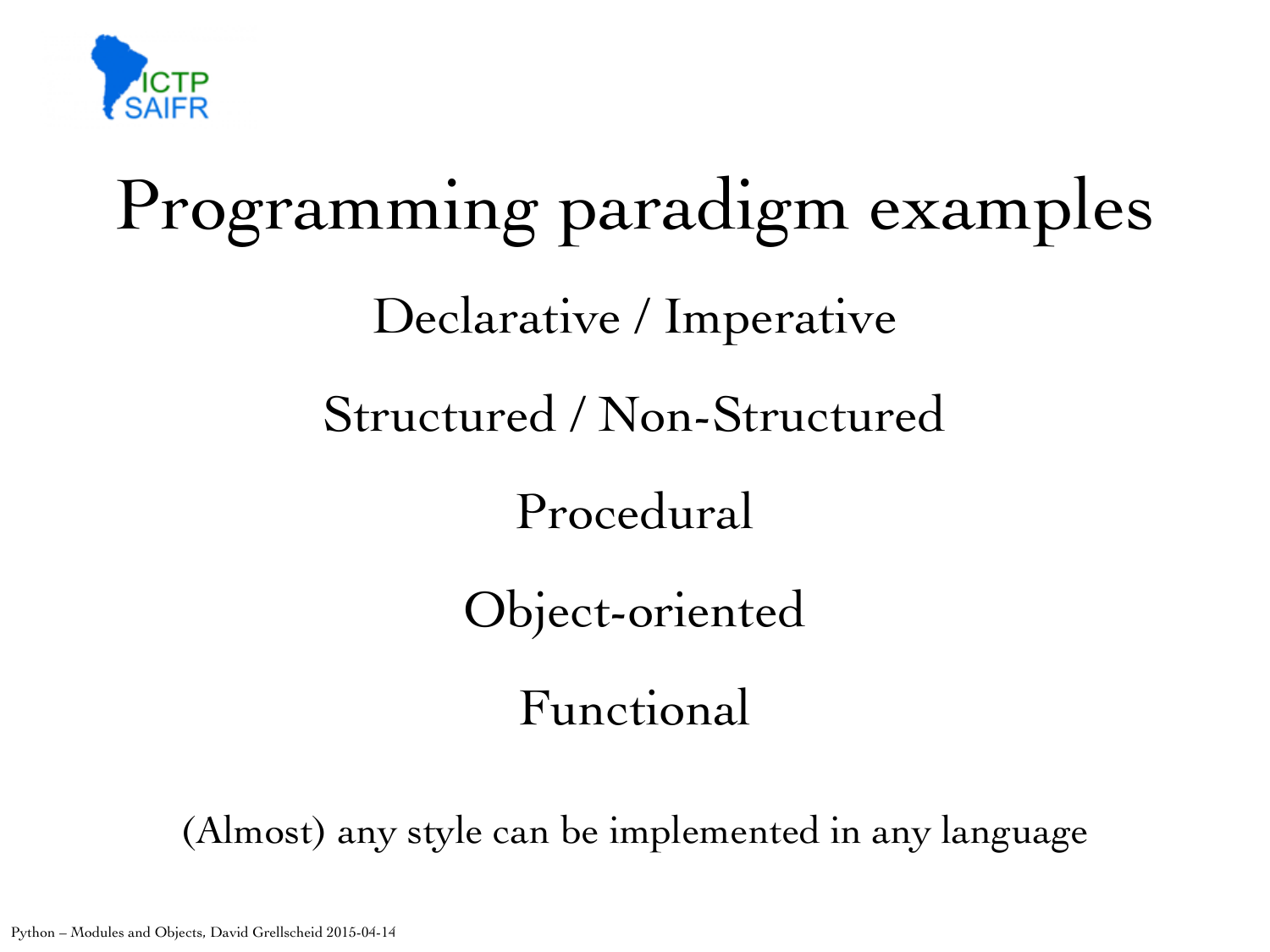

### OO main ideas

# Encapsulation and information hiding Inheritance Polymorphism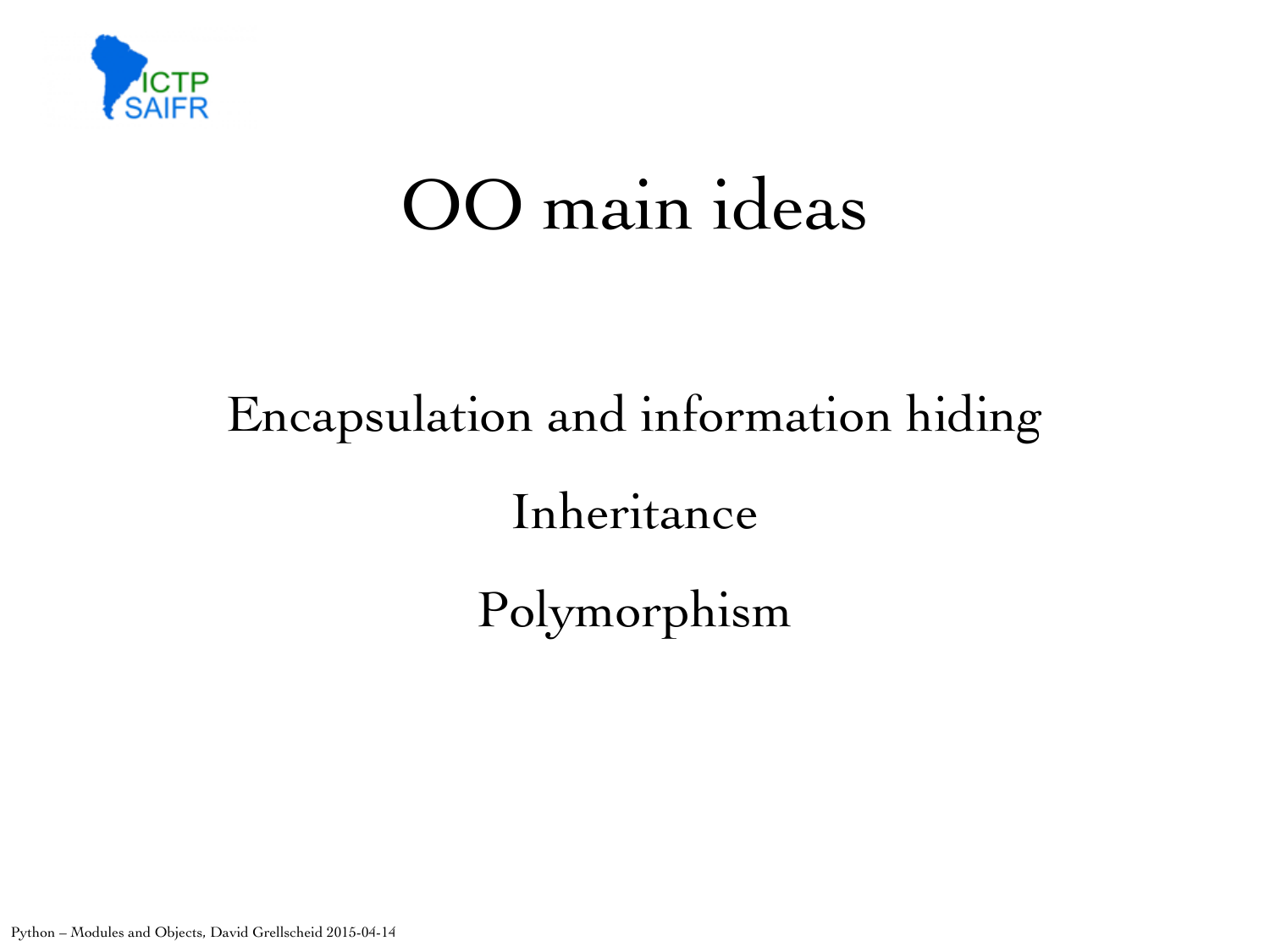

# Encapsulation

Program state not globally modifiable State is kept in "real-world" objects Object methods control state change **Object state always stays consistent**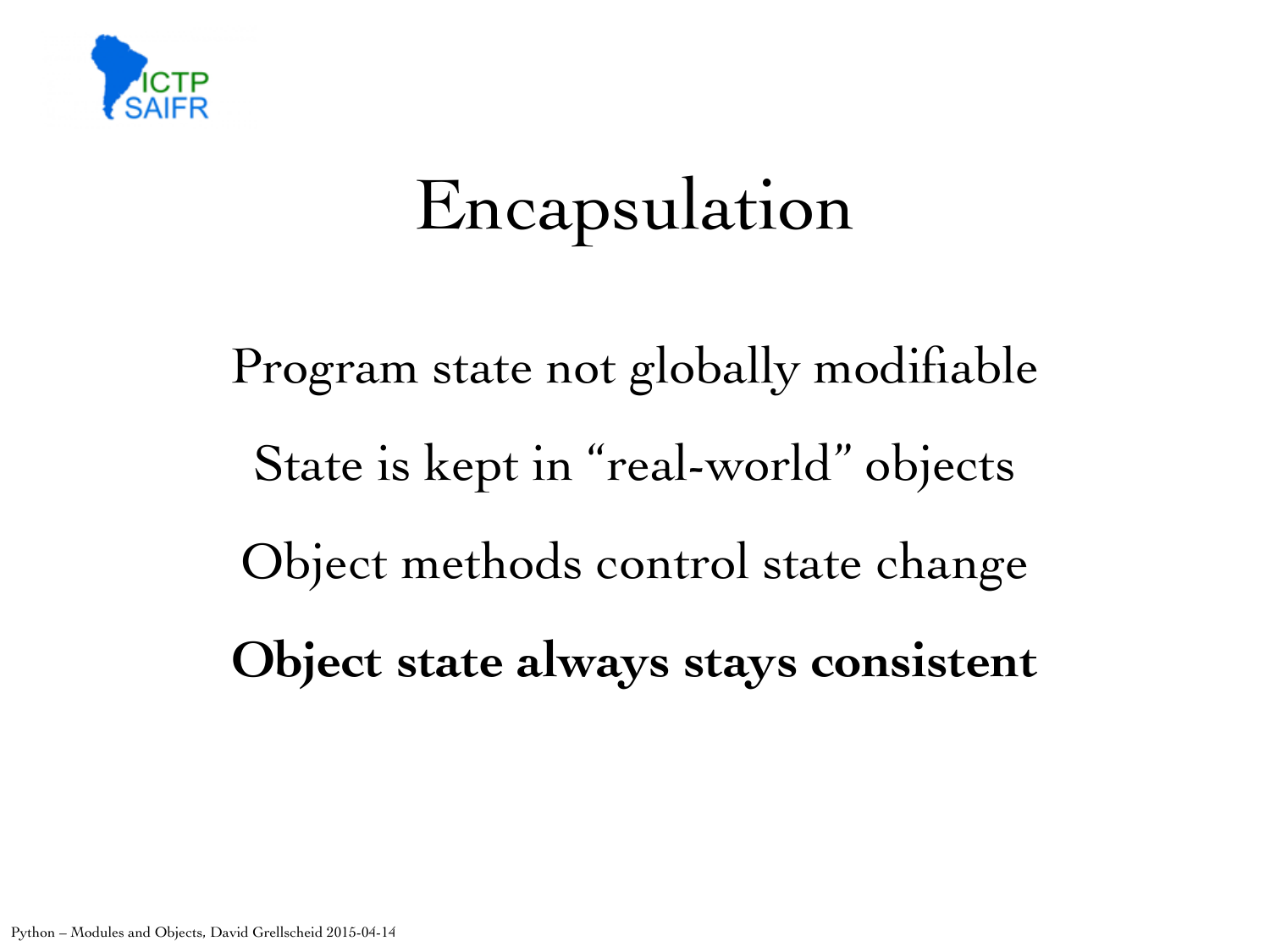

### Inheritance

### Extract common object behaviour Models the "is-a" relation: a cat is a mammal Easy re-use of code alone is **not** a good reason for inheritance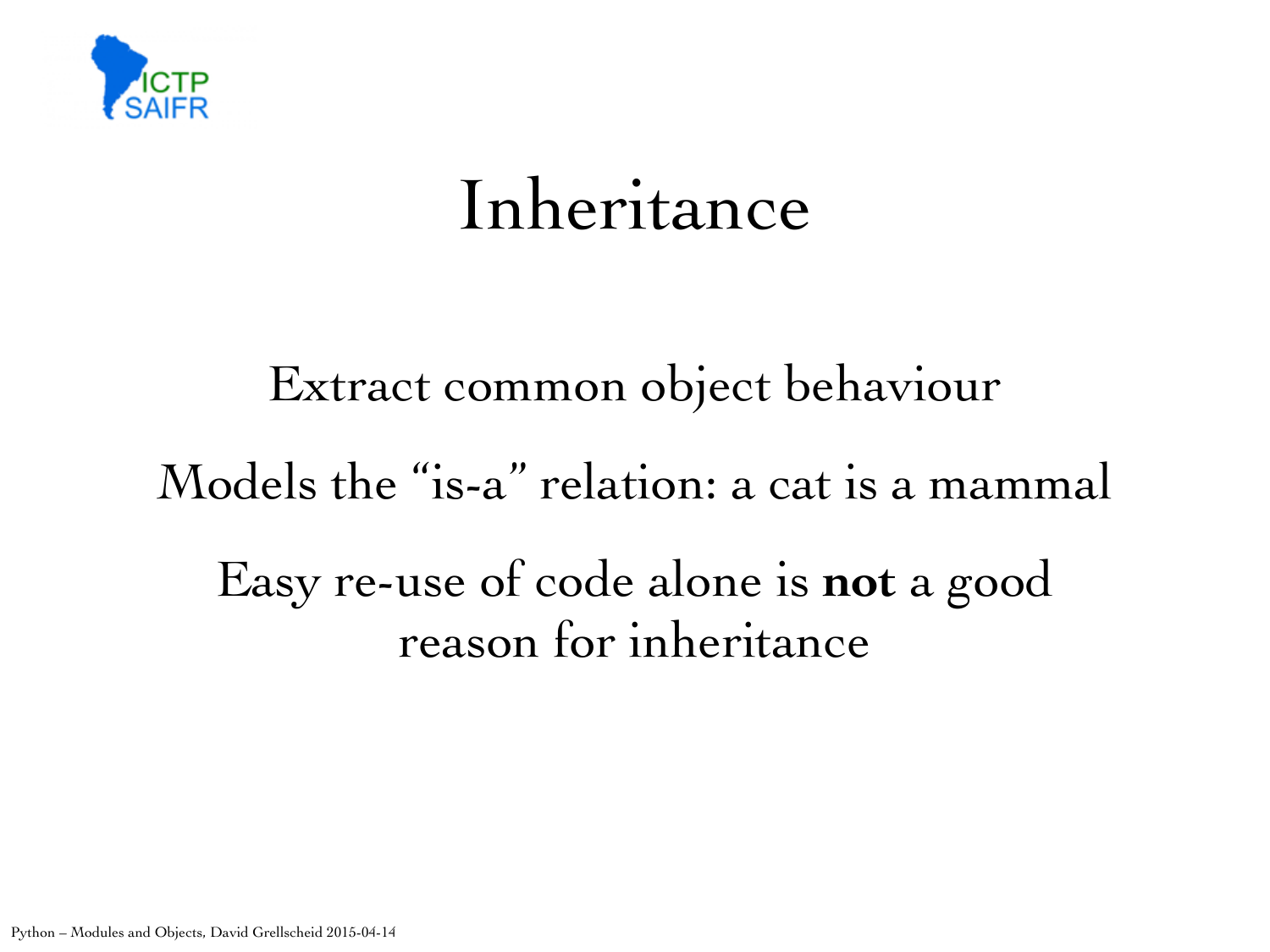

# Polymorphism

Single interface to related types Client code does not know exact type until runtime Objects take responsibility for own behaviour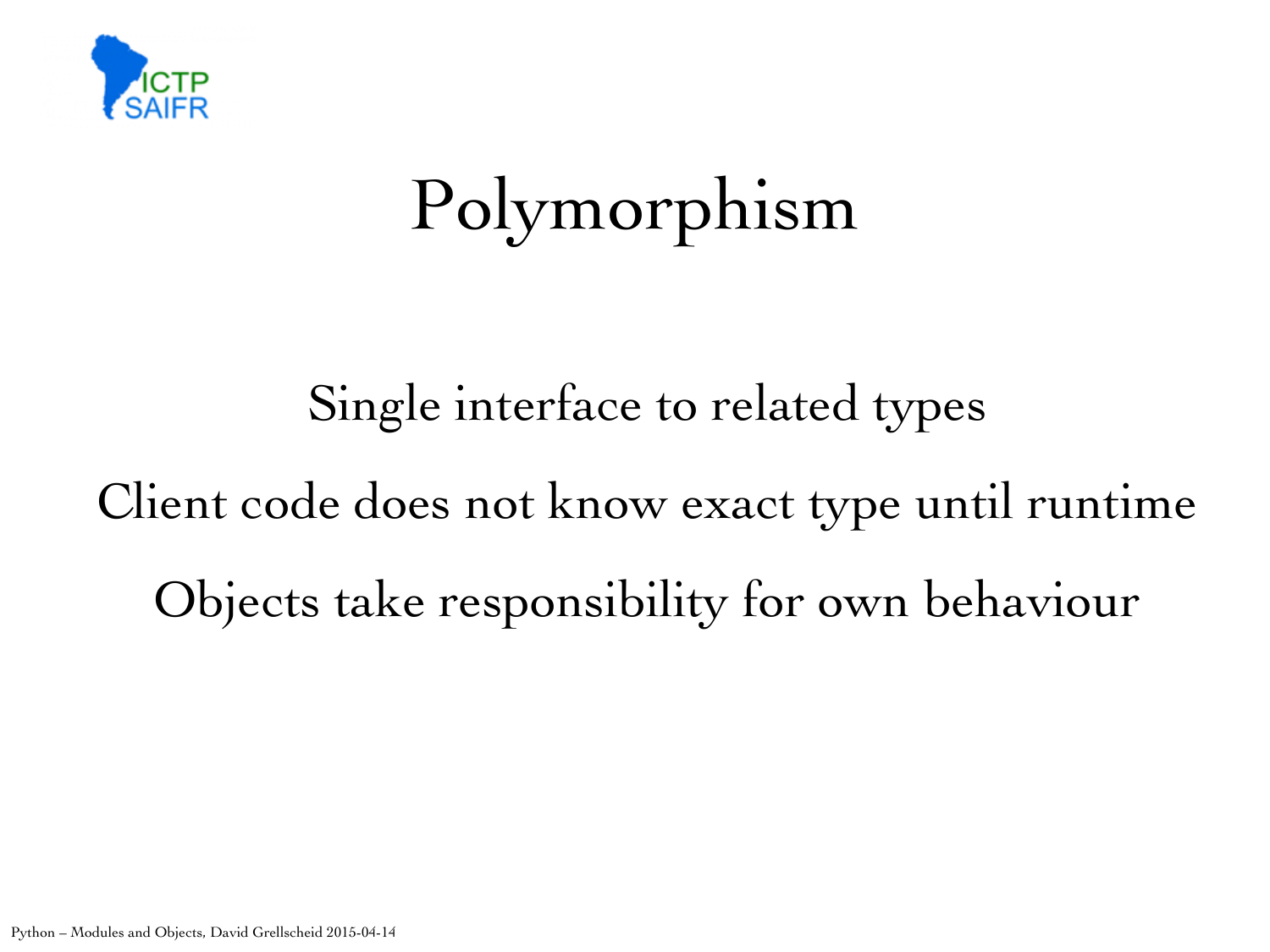

# Python specifics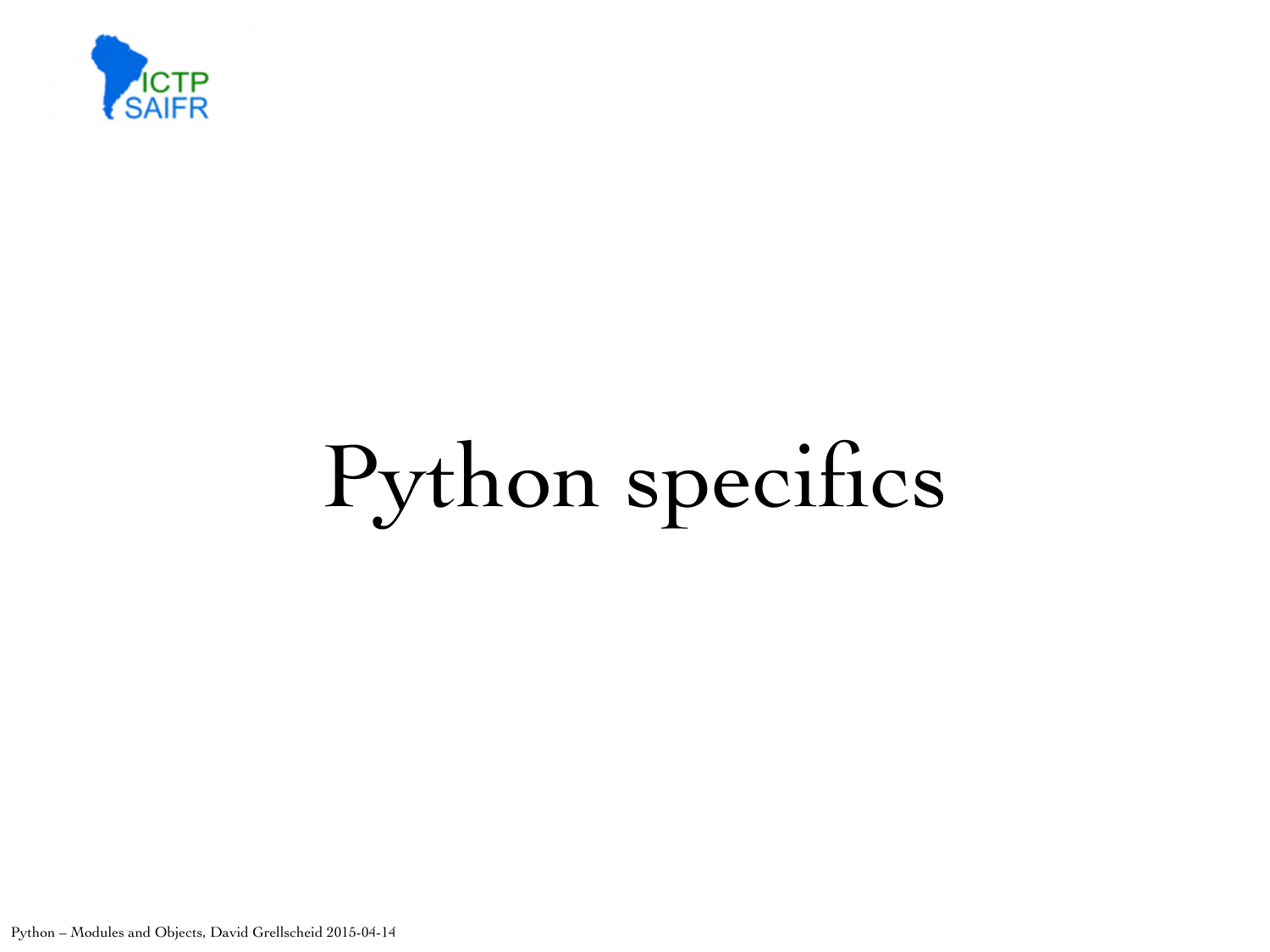

### Namespaces

#### As the Zen of Python says:

# "Namespaces are one honking great idea let's do more of those!"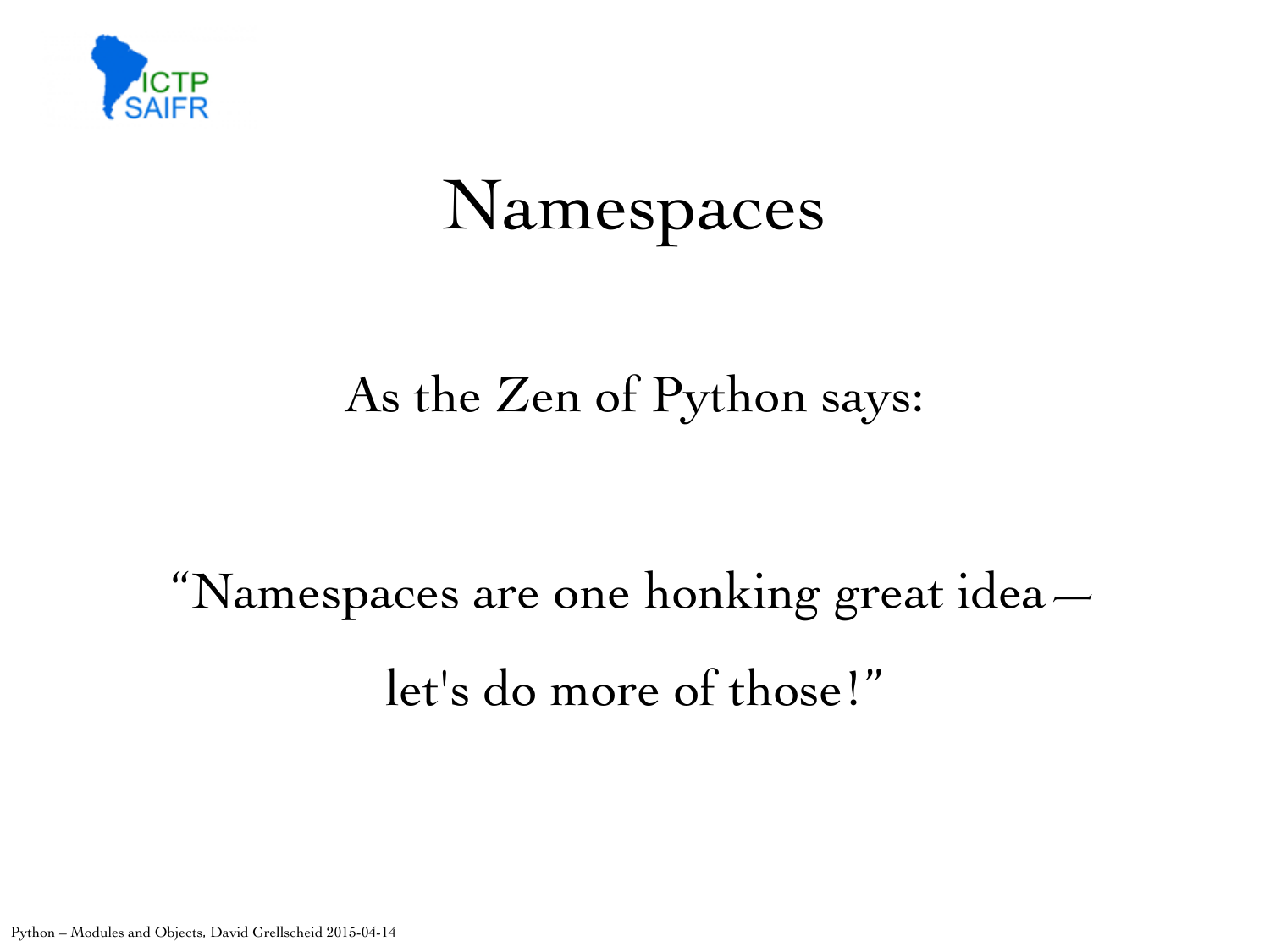

### Namespaces

make code reuse possible

are a prerequisite for clean module system

The import statement brings in functionality from another module, usually in a new namespace

The . operator marks the symbol on the right to be from the namespace on the left: owner.thing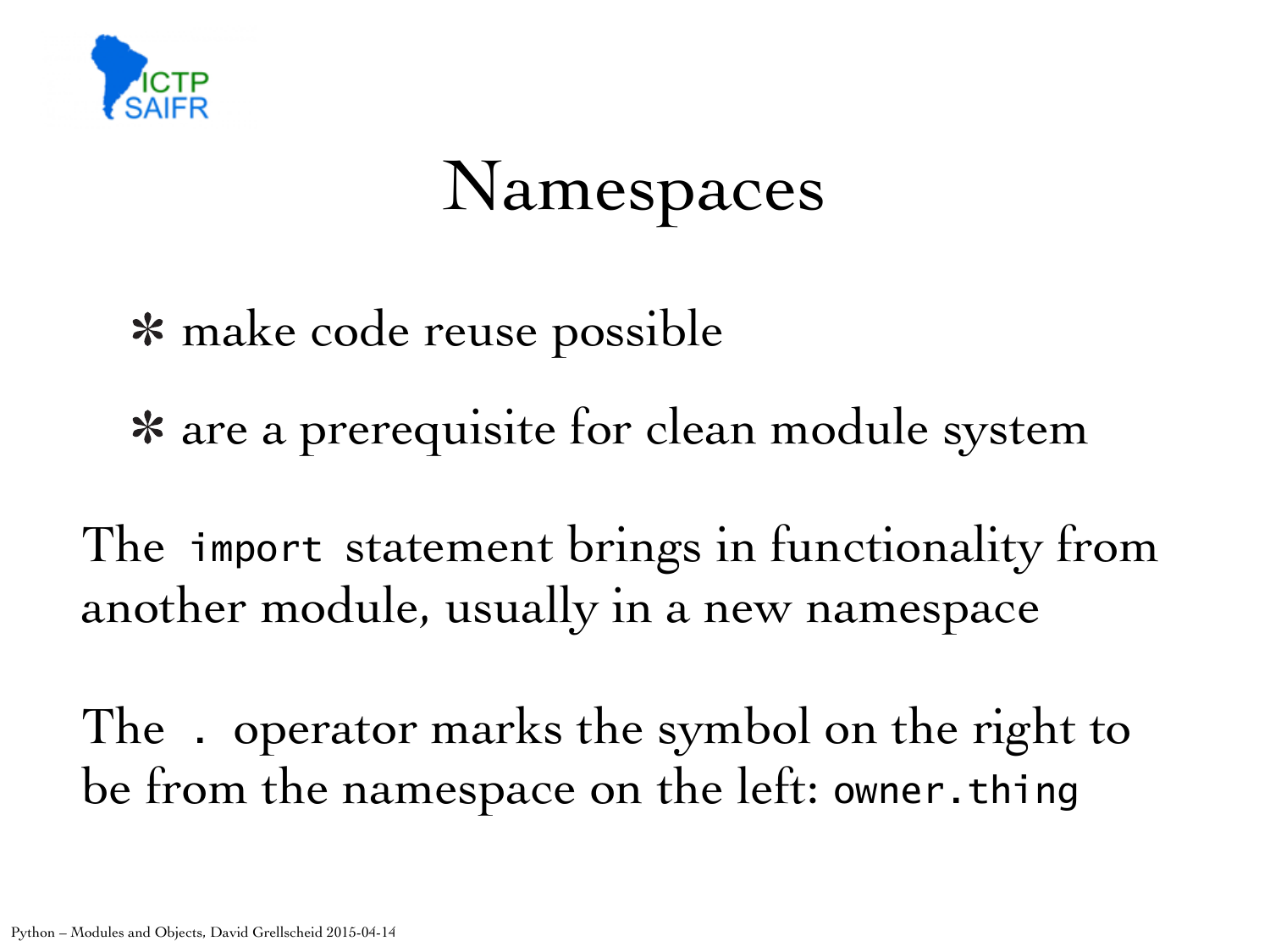

### Modules

```
\# helpers.py
def spam(x): 
     return '{0}, {0}, {0}, {1} and {0}.'.format('spam',x) 
N_A = 6.02214e+23
```
# work1.py

import helpers

```
print helpers.N_A 
print helpers.spam('eggs')
```

```
# work3.py
```
from helpers import \*

print N\_A print spam('eggs') # work2.py

import helpers as h

```
print h.N_A 
print h.spam('eggs')
```
# work4.py

from helpers import N\_A as L, spam as foo

print L print foo('eggs')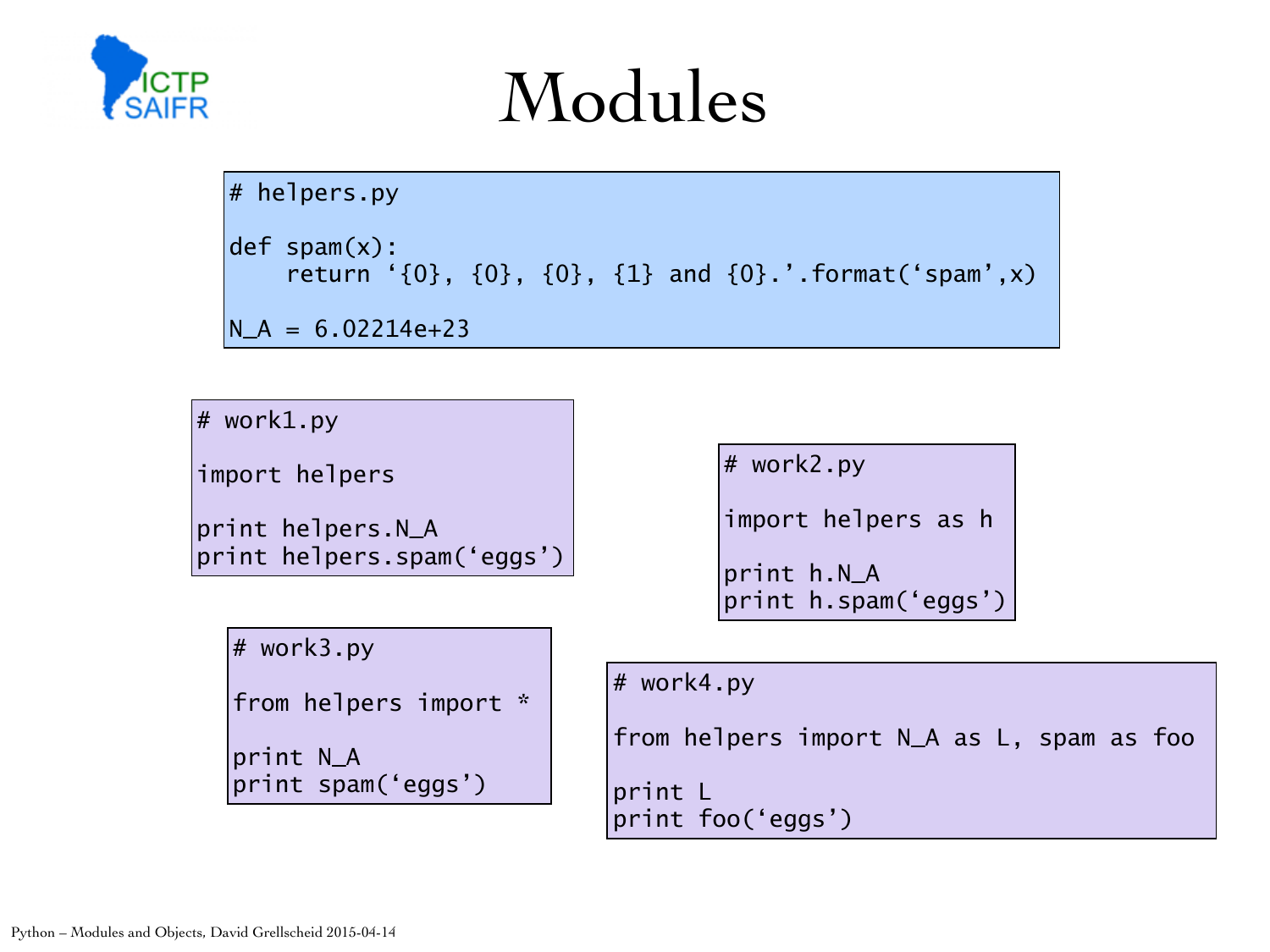

### Modules

```
\# helpers.py
def spam(x): 
     return '{0}, {0}, {0}, {1} and {0}.'.format('spam',x) 
N_A = 6.02214e+23
```
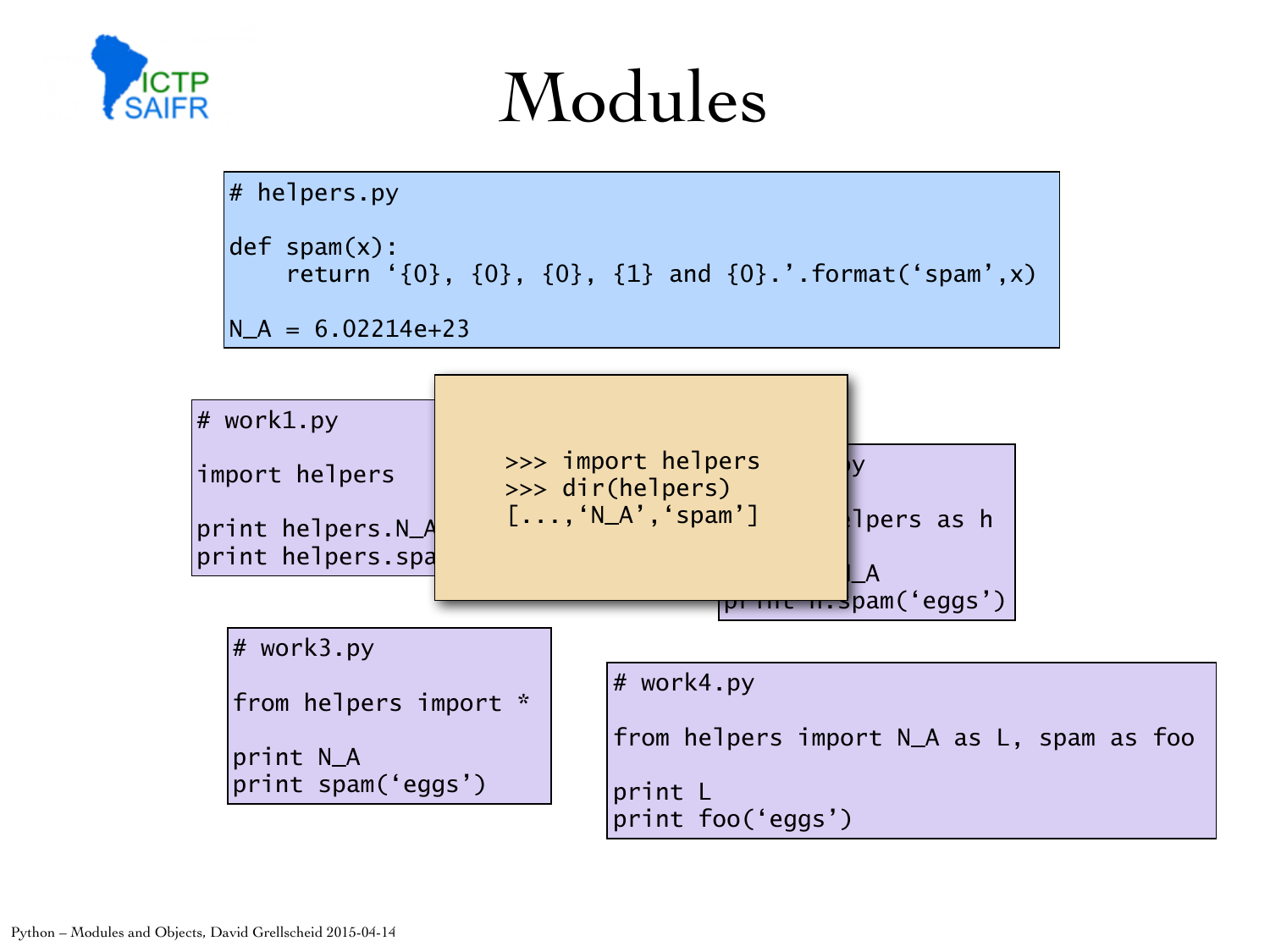

Module use

Flexible name remapping at import time allows this powerful idiom for optional libraries:

try:

 from fastlib import xyz as foo except ImportError: from slowlib import abc as foo

foo('something',3,4)

different func names, same argument order

```
try: 
     from fastlib import xyz as foo 
except ImportError: 
     from slowlib import abc as _abc 
    def foo(x,y,z): return abc(z,x,y)foo('something',3,4)
```
different func names, different arg order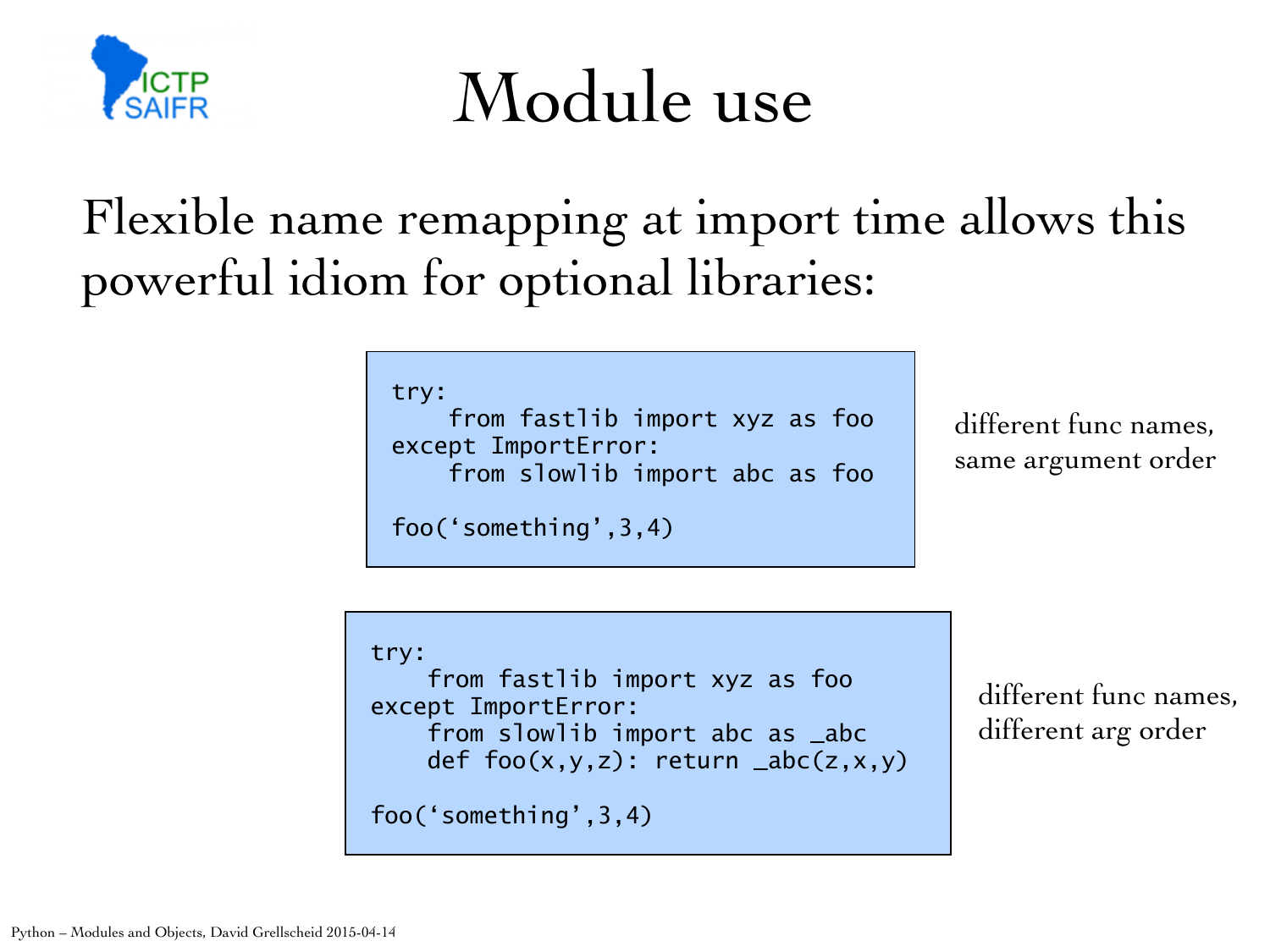



#### Organize modules hierarchically:

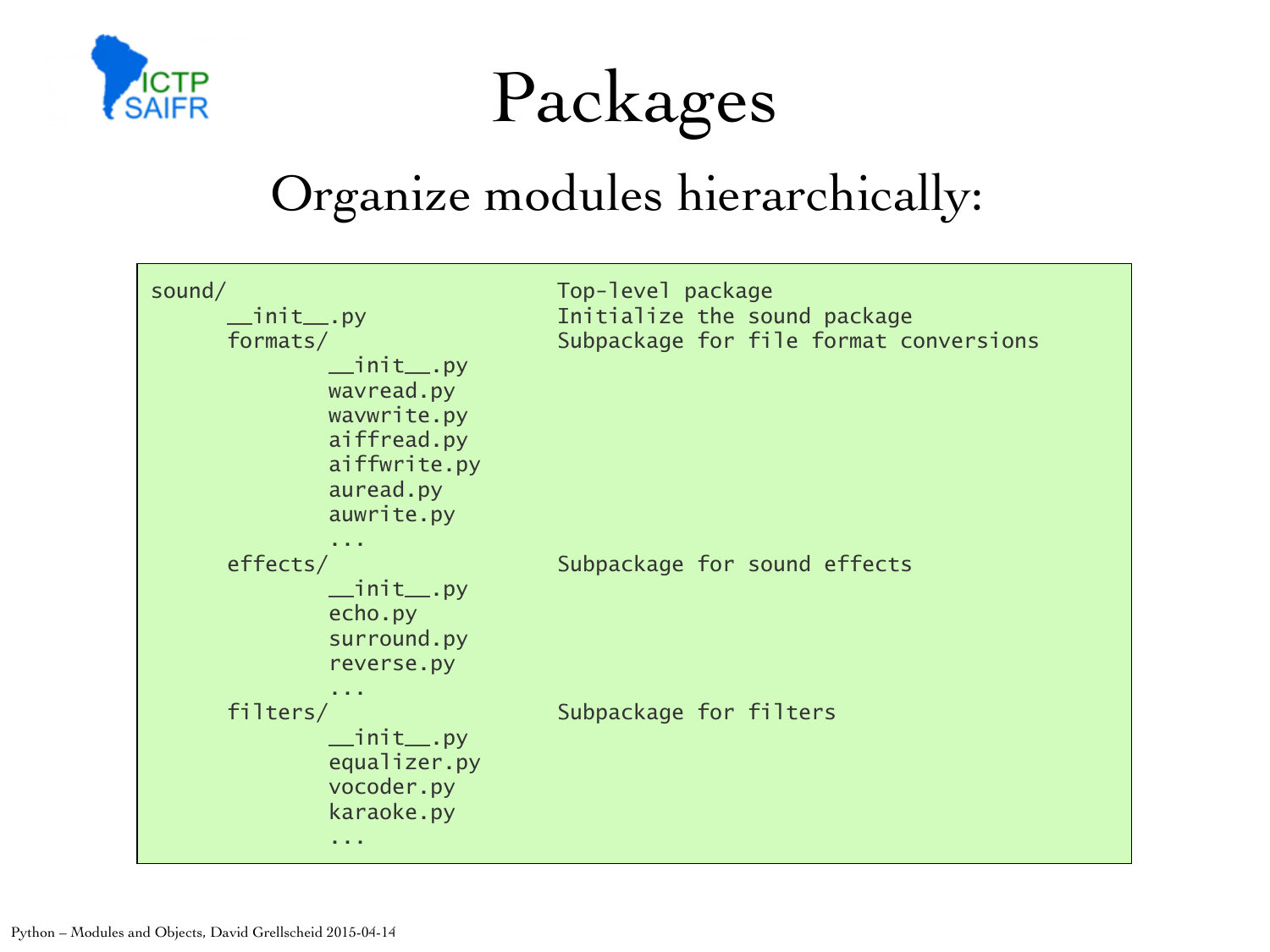



#### Organize modules hierarchically:

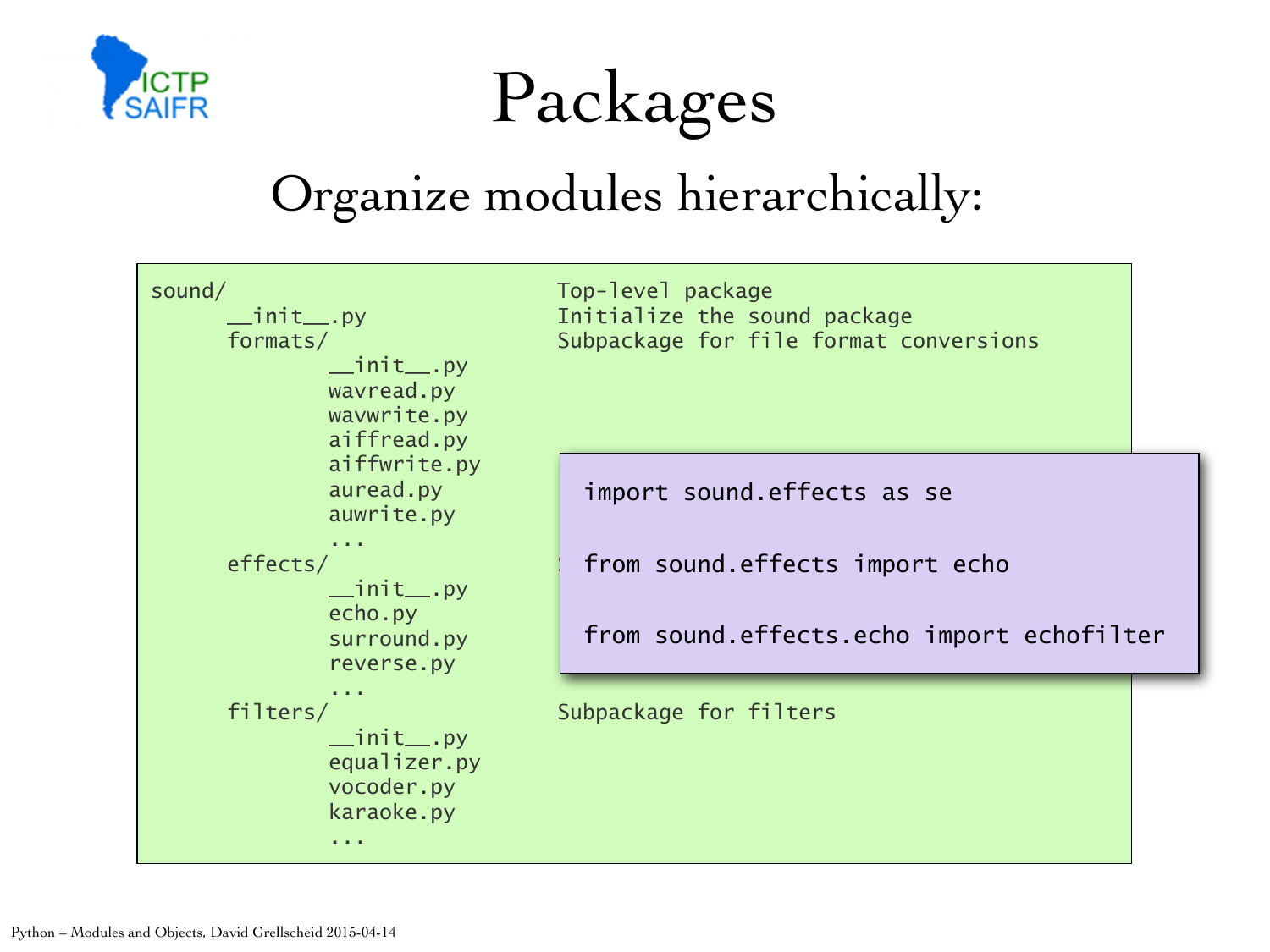



```
class TVseries(object): 
     def __init__(self, name, eps): 
         self.name = name 
         self.eps_per_s = eps 
     def status(self): 
         text = '{} has {} episodes per season.' 
         return text.format(self.name, self.eps_per_s)
```

```
bbt = TVseries('Big Bang Theory', 24) 
got = TVseries('Game of Thrones', 10) 
print bbt.name 
print bbt.status() 
print 
print got.name 
print got.status() 
print dir(bbt)
```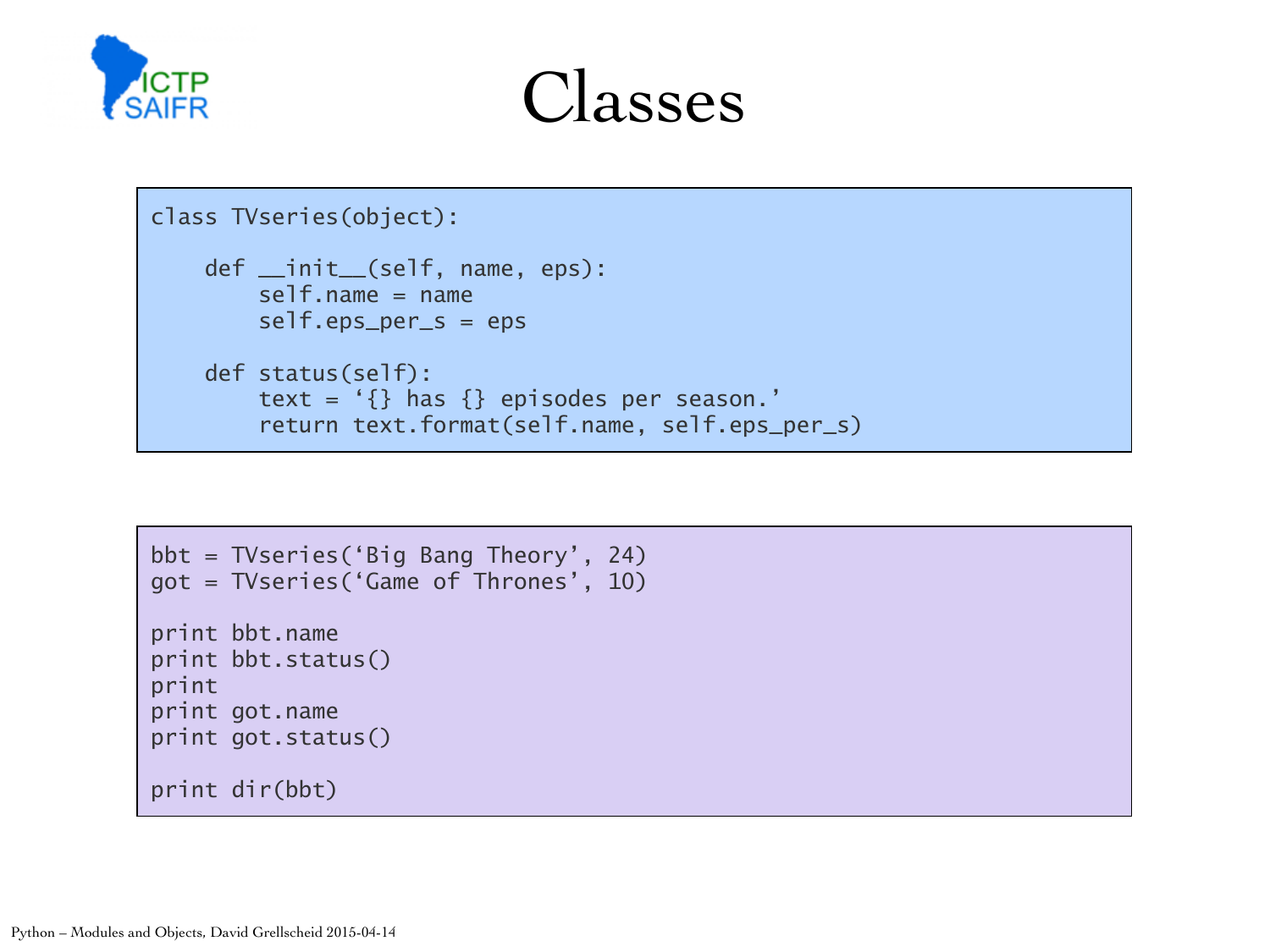

#### Classes

```
class TVseries(object): 
     def __init__(self, name, eps): 
         self.name = name 
         self.eps_per_s = eps 
     def status(self): 
         text = '{} has {} episodes per season.' 
         return text.format(self.name, self.eps_per_s)
                                             initialization (constructor)
                                                member variables (attributes)
                                             member function (method)
```

```
bbt = TVseries('Big Bang Theory', 24) 
got = TVseries('Game of Thrones', 10) 
print bbt.name 
print bbt.status() 
print 
print got.name 
print got.status() 
print dir(bbt)
```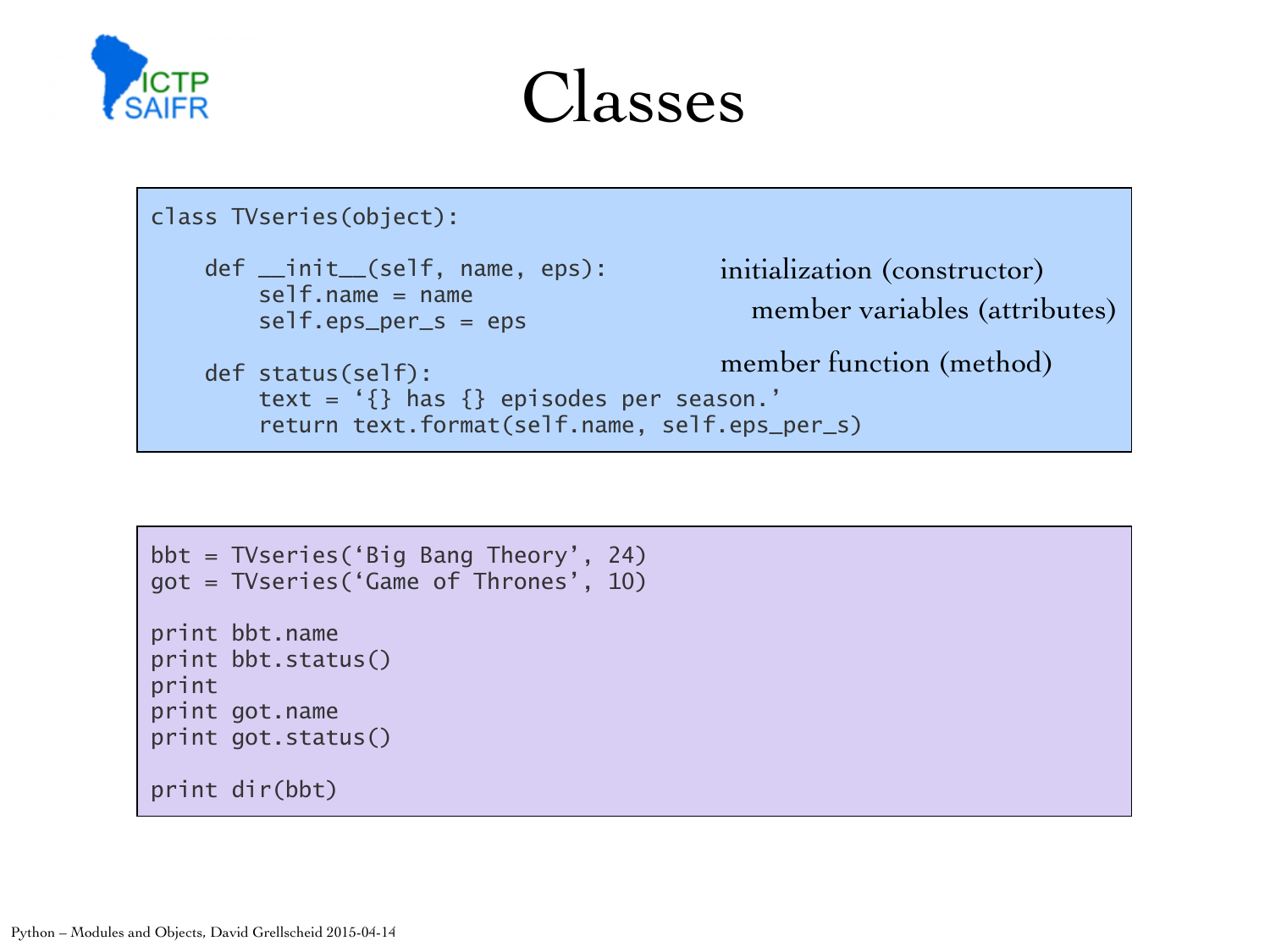

#### Classes

```
class TVseries(object): 
     def __init__(self, name, eps): 
         self.name = name 
         self.eps_per_s = eps 
     def status(self): 
         text = '{} has {} episodes per season.' 
         return text.format(self.name, self.eps_per_s)
                                             initialization (constructor)
                                                member variables (attributes)
                                             member function (method)
```

```
bbt = TVseries('Big Bang Theory', 24) 
got = TVseries('Game of Thrones', 10) 
print bbt.name 
print bbt.status() 
print 
print got.name 
print got.status() 
print dir(bbt)
                              parallel to module usage!
```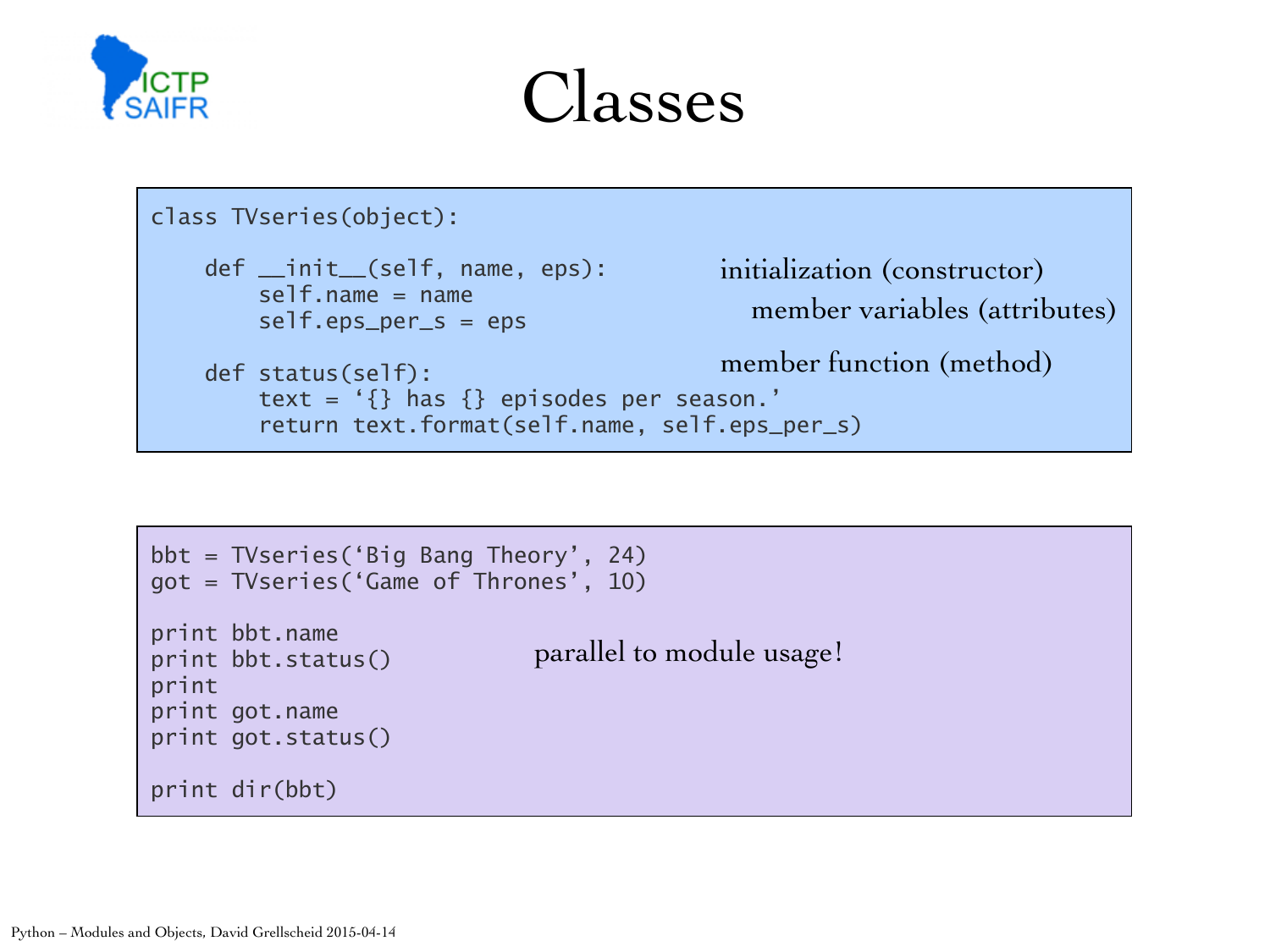

### Methods

```
class TVseries(object): 
     def __init__(self, name, eps): 
        self.name = name self.eps_per_s = eps 
        self.num_watched = 0 def seen(self, num=1): 
         self.num_watched += num 
     def status(self): 
        text = '{} has {} episodes per season. I saw {} of them.'
         return text.format(self.name, self.eps_per_s, self.num_watched)
```

```
bbt = TVseries('Big Bang Theory', 24) 
got = TVseries('Game of Thrones', 10) 
print bbt.name 
bbt.seen(4) 
print bbt.status() 
print 
print got.name 
got.seen() 
print got.status() 
print dir(bbt)
```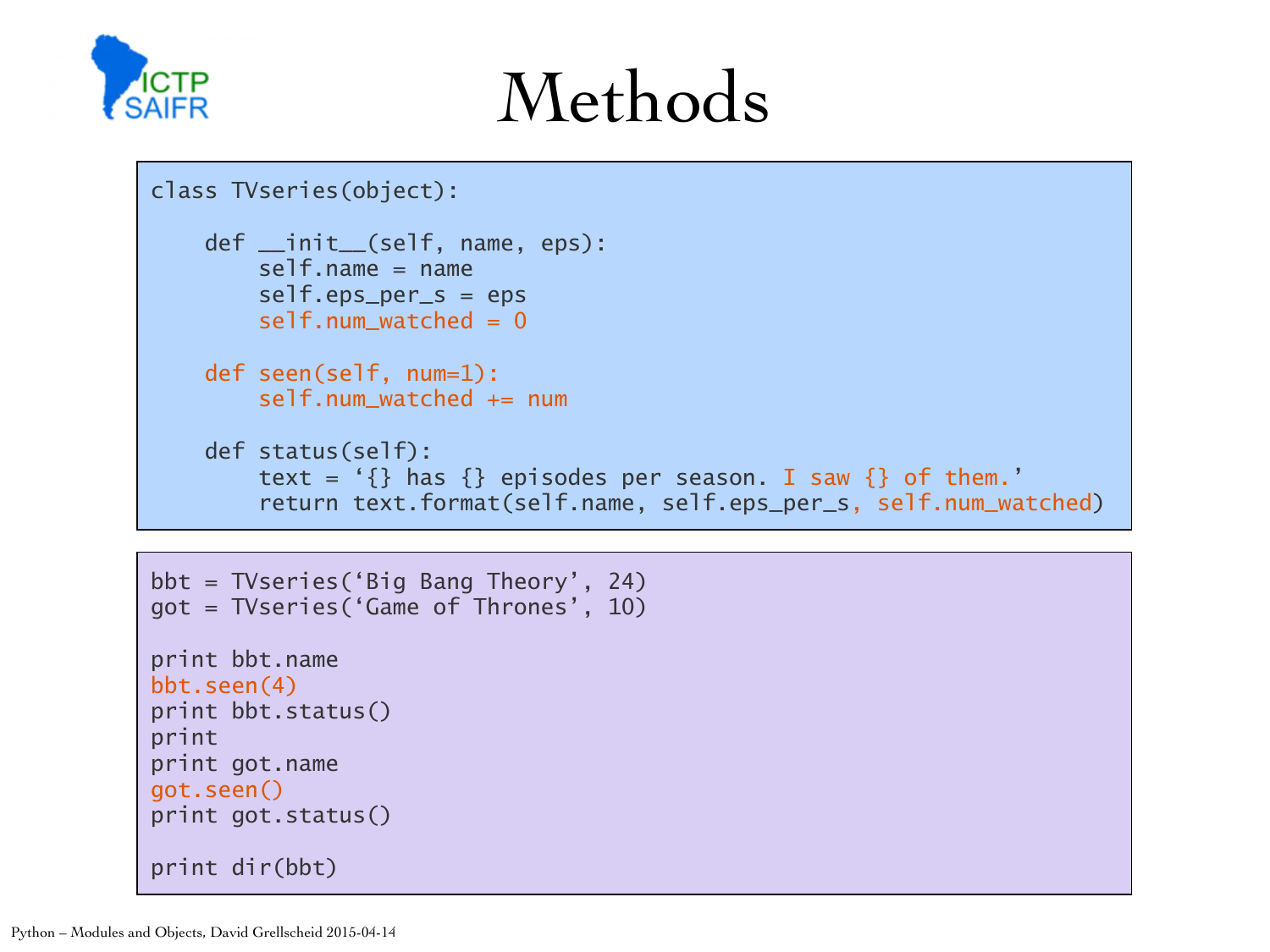

### Built-in methods

```
class TVseries(object): 
     def __init__(self, name, eps): 
        self.name = name self.eps_per_s = eps 
        self.num_watched = 0
     def seen(self, num=1): 
        self.num watched += num
     def __str__(self): 
        text = '{} has {} episodes per season. I saw {} of them.'
         return text.format(self.name, self.eps_per_s, self.num_watched)
```

```
bbt = TVseries('Big Bang Theory', 24) 
got = TVseries('Game of Thrones', 10) 
print bbt.name 
bbt.seen(4) 
print bbt
print 
print got.name 
got.seen() 
print got
print dir(bbt)
```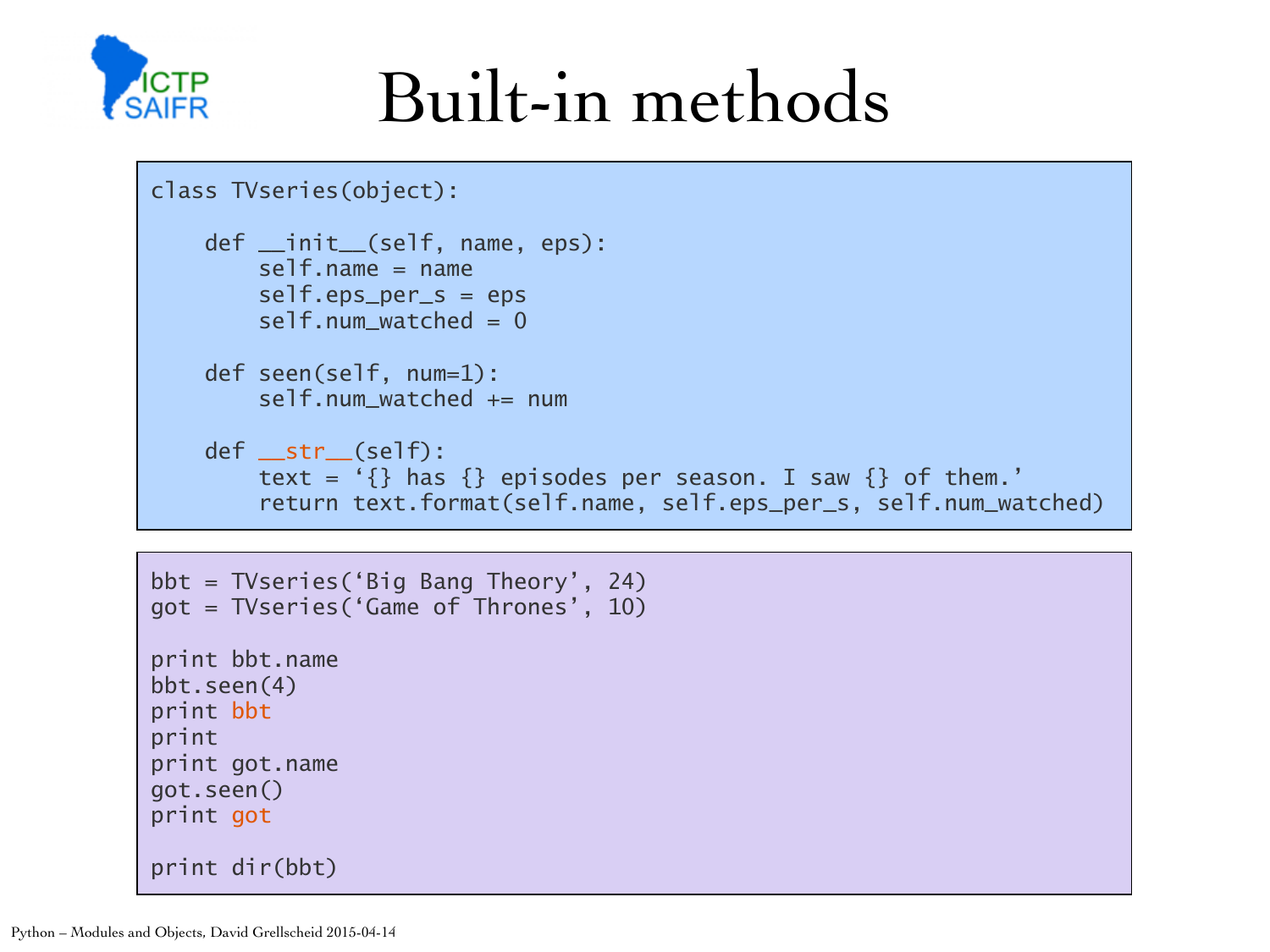

### Inheritance

```
class Foo(object): 
     def hello(self): 
          print "Hello! Foo here."
```

```
 def bye(self): 
     print "Bye bye!"
```

```
class Bar(Foo): 
     def hello(self): 
          print "Hello! Bar here."
```

```
\Rightarrow \Rightarrow f = Foo()>>> f.hello() 
Hello! Foo here. 
>>> f.bye() 
Bye bye! 
>>> 
\Rightarrow b = Bar()
>>> b.hello() 
Hello! Bar here. 
>>> b.bye() 
Bye bye!
```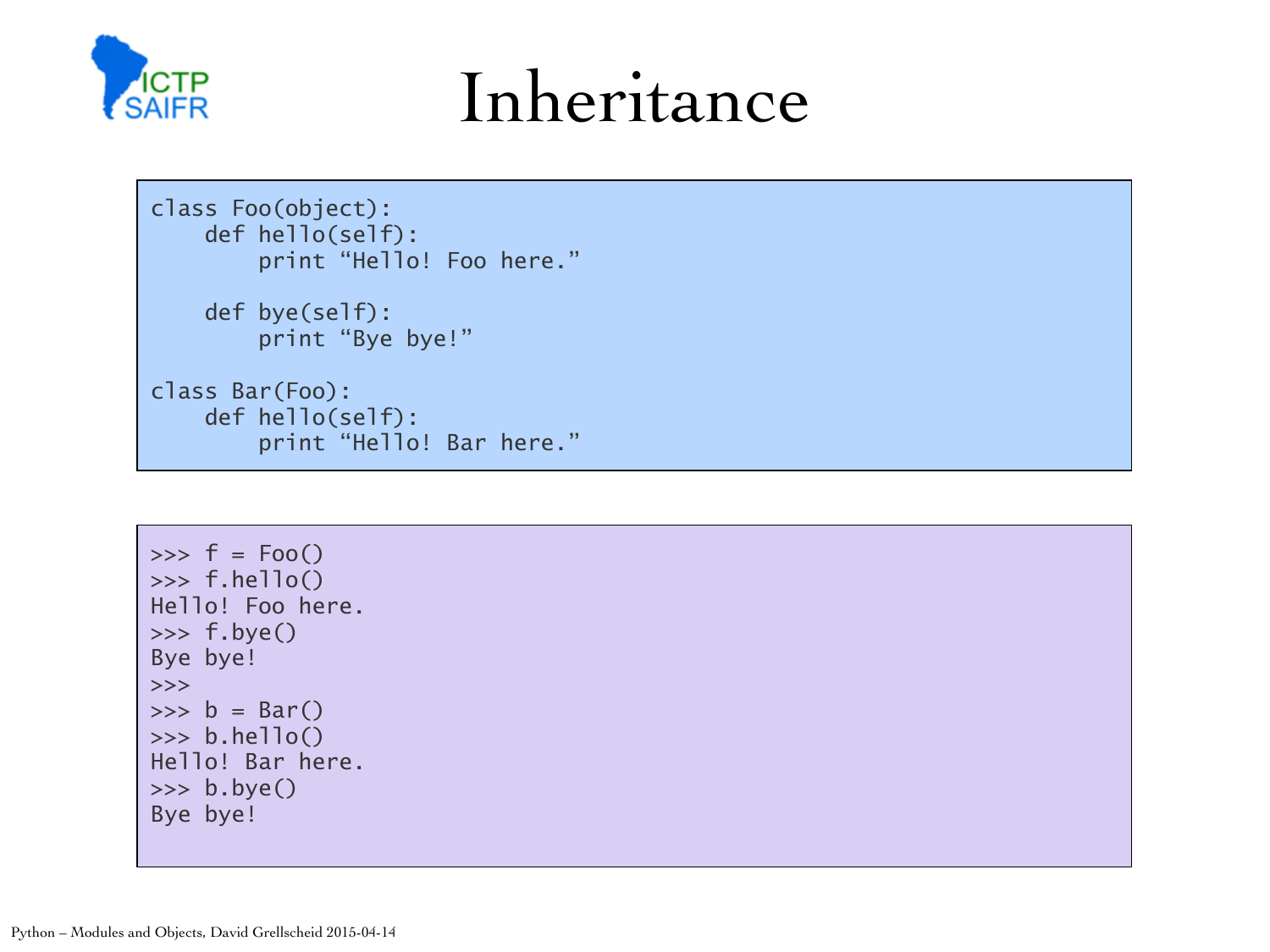

class Point(object): def \_\_init\_\_(self, x=0, y=0):  $self.x = x$  $self.y = y$ 

 $\gg$   $>$   $p = Point(2, 2)$ >>> p.x, p.y  $(2, 2)$  $\gg$   $>$   $p.x = 5$ >>> p.x, p.y (5, 2)

Would like polar coordinates, too.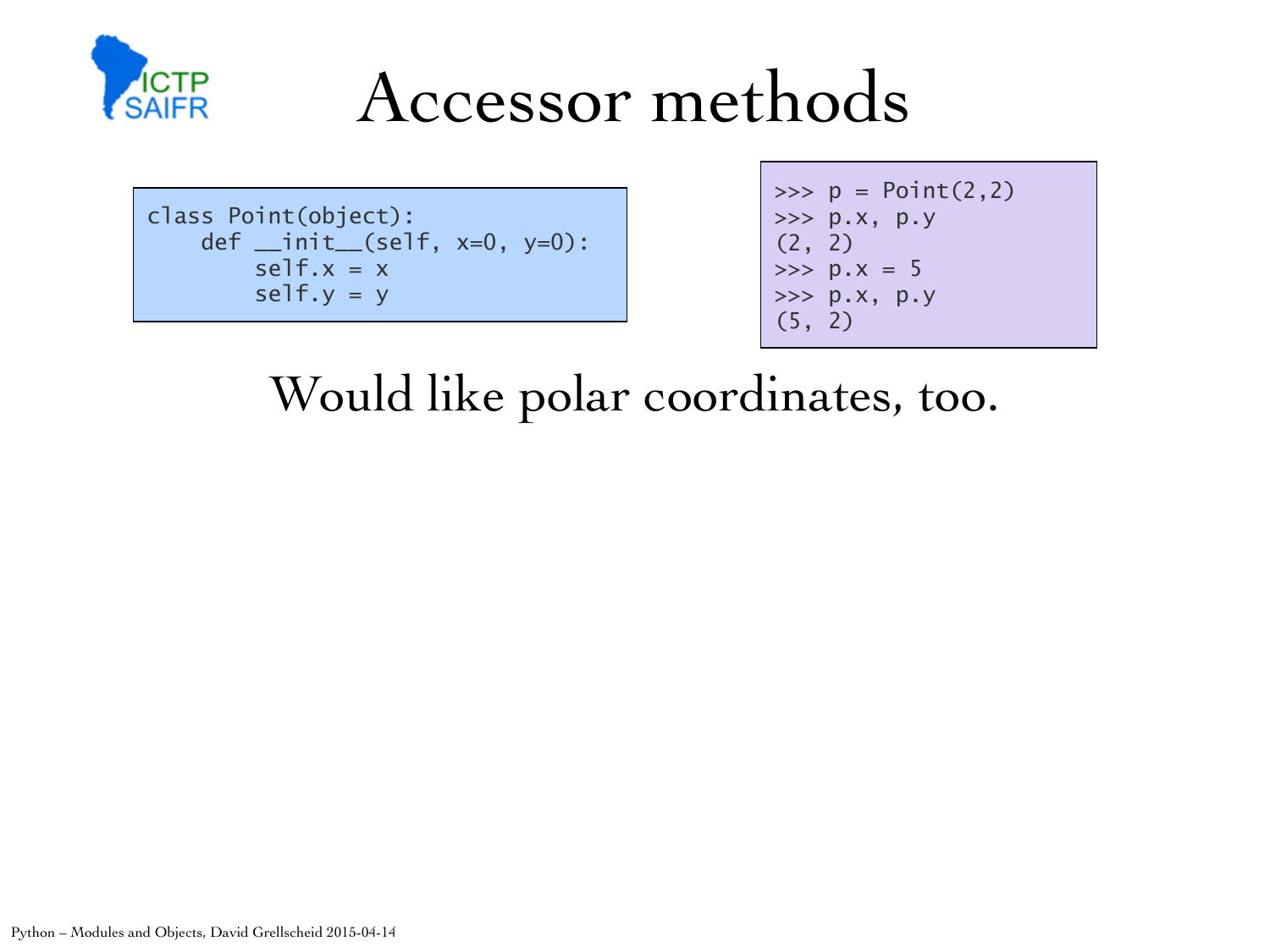

class Point(object): def \_\_init\_\_(self, x=0, y=0):  $self.x = x$  $self.y = y$ 

 $\implies p = Point(2, 2)$ >>> p.x, p.y (2, 2)  $\gg$   $\frac{1}{2}$  p. x = 5 >>> p.x, p.y (5, 2)

Would like polar coordinates, too.

```
class Point(object): 
     def __init__(self, x=0, y=0): 
        self.x = xself.y = yself.r = sqrt(x**2 + y**2)self.phi = \text{atan2}(y, x)
```
 $\implies p = Point(3, 4)$ >>> p.x, p.y (3, 4) >>> p.r, p.phi (5.0, 0.9272952)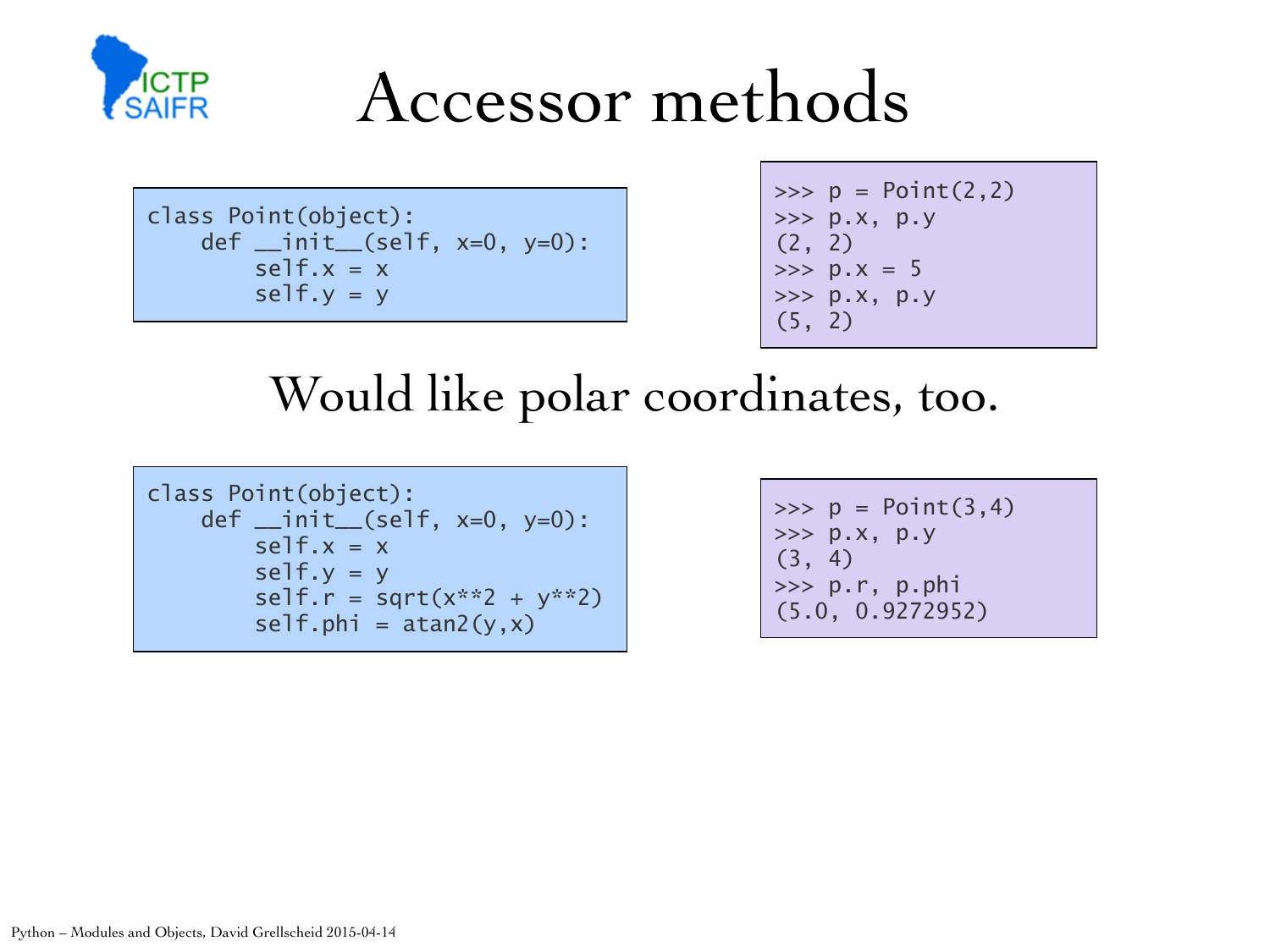

class Point(object): def \_\_init\_\_(self, x=0, y=0):  $self.x = x$  $self.y = y$ 

 $\implies p = Point(2, 2)$ >>> p.x, p.y (2, 2)  $\gg$   $\frac{1}{2}$  p.  $x = 5$ >>> p.x, p.y (5, 2)

#### Would like polar coordinates, too.

from math import sqrt, atan2

```
class Point(object): 
    def _{\text{init}}(self, x=0, y=0):
         self.x = xself.y = yself.r = sqrt(x**2 + y**2)
         self.phi = \frac{atan2(y, x)}{}
```
 $\implies p = Point(3, 4)$ >>> p.x, p.y (3, 4) >>> p.r, p.phi (5.0, 0.9272952)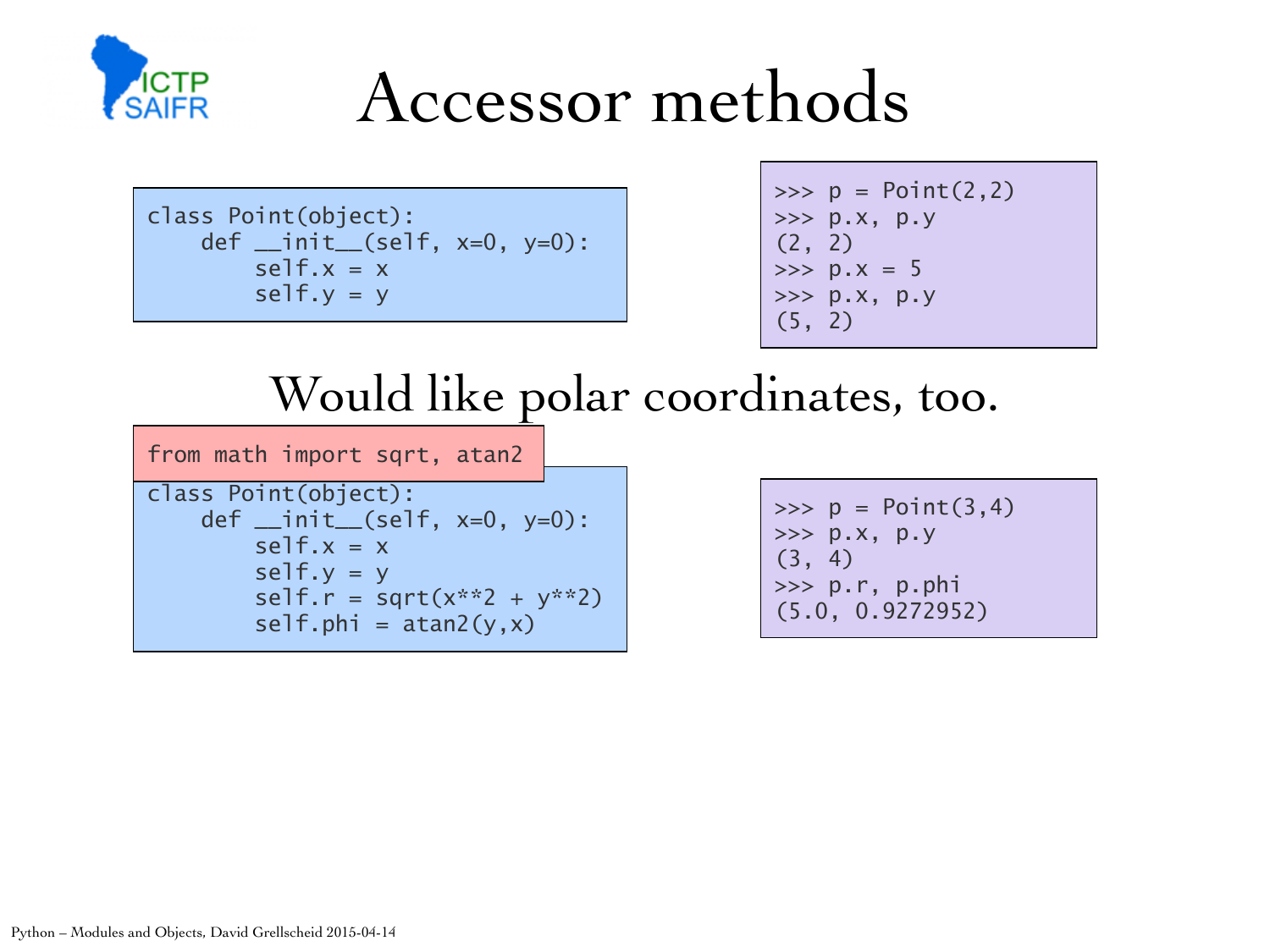

class Point(object): def  $_{\_}init_{\_} (self, x=0, y=0)$ :  $self.x = x$  $self.y = y$ 

 $\Rightarrow$   $\Rightarrow$   $p = Point(2, 2)$ >>> p.x, p.y (2, 2)  $\gg$   $\frac{1}{2}$  p. x = 5 >>> p.x, p.y (5, 2)

#### Would like polar coordinates, too.

from math import sqrt, atan2

class Point(object): def \_\_init\_\_(self, x=0, y=0):  $self.x = x$  $self.y = y$ self.r = sqrt( $x**2 + y**2$ )  $self.phi = \frac{atan2(y, x)}{}$ 

 $\implies p = Point(3, 4)$ >>> p.x, p.y (3, 4) >>> p.r, p.phi (5.0, 0.9272952)

#### But need to avoid inconsistent state!

 $\gg$  p.r = 10 # Noooo!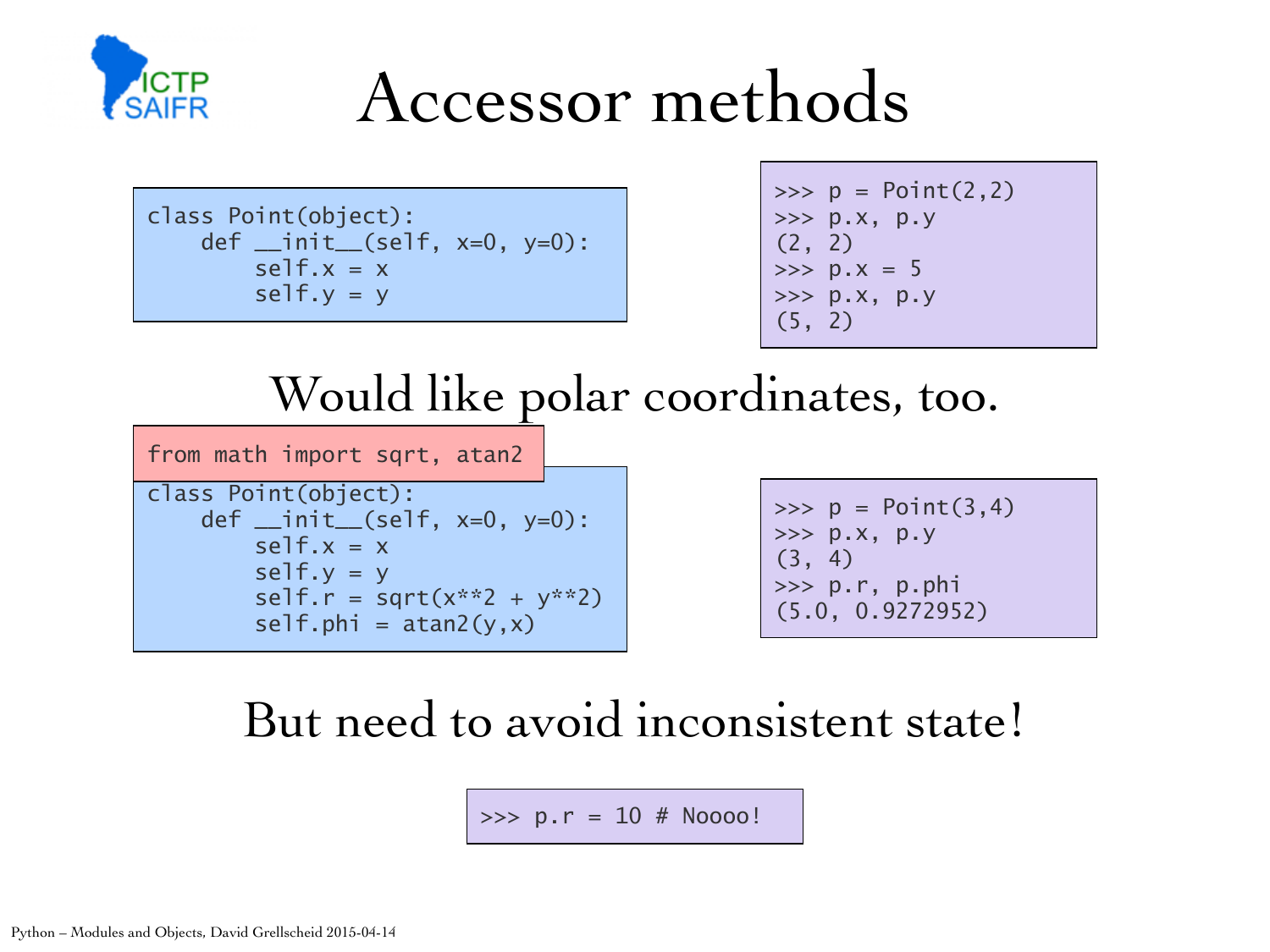

```
class Point(object): 
     def __init__(self, x=0, y=0): 
        self.x = xself.y = y
```

```
\implies p = Point(2, 2)>>> p.x, p.y 
(2, 2) 
\gg \frac{1}{2} p. x = 5>>> p.x, p.y 
(5, 2)
```
#### Try again:

```
class Point(object): 
     def __init__(self, x=0, y=0): 
        self.x = xself.y = y def r(self): 
         return sqrt(self.x**2 + self.y**2) 
     def phi(self): 
         return atan2(self.y,self.x)
```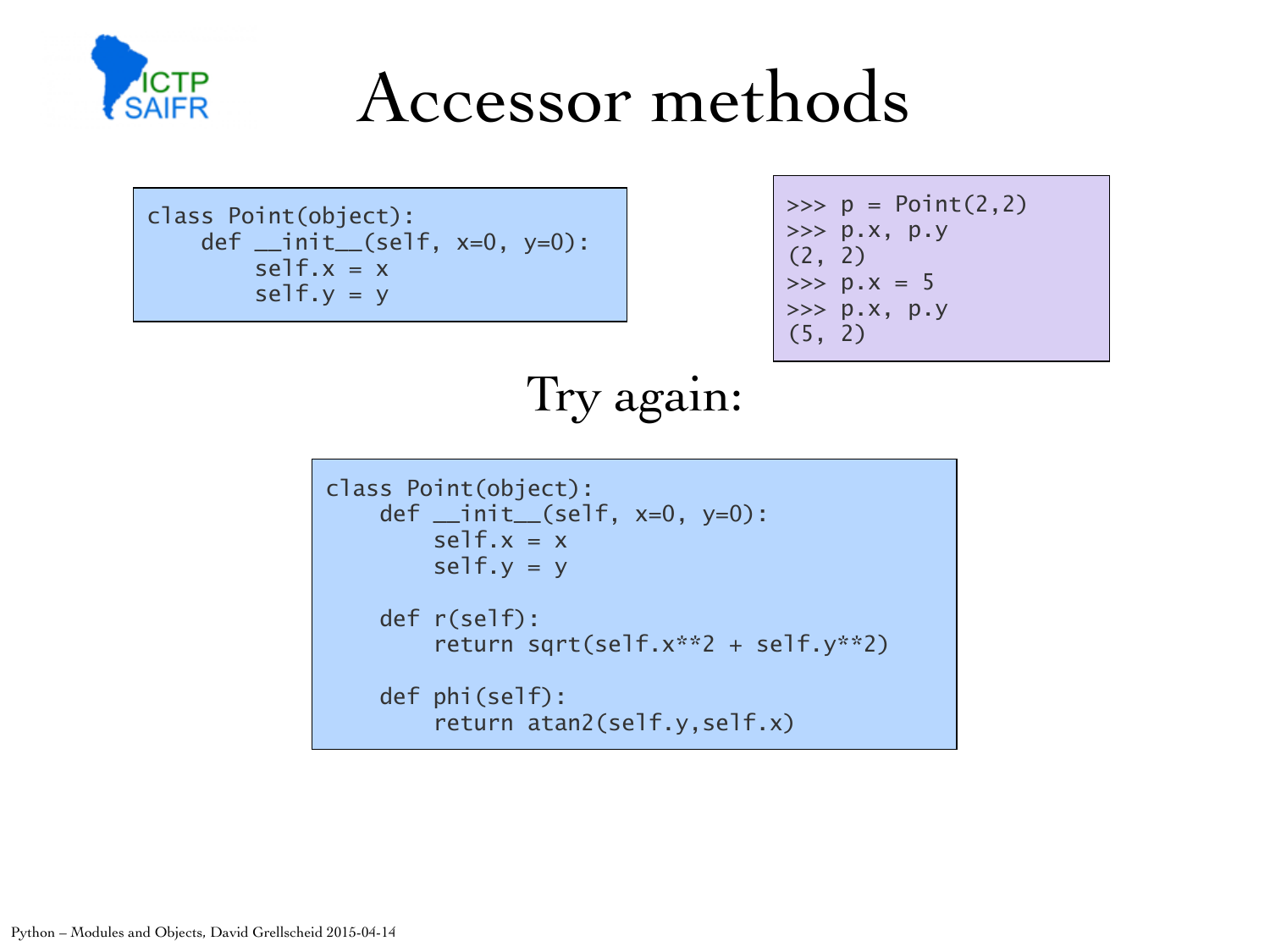

class Point(object): def \_\_init\_\_(self, x=0, y=0):  $self.x = x$  $self.y = y$ 

>>> p = Point(2,2) >>> p.x, p.y (2, 2) >>> p.x = 5 >>> p.x, p.y (5, 2)

Try again:

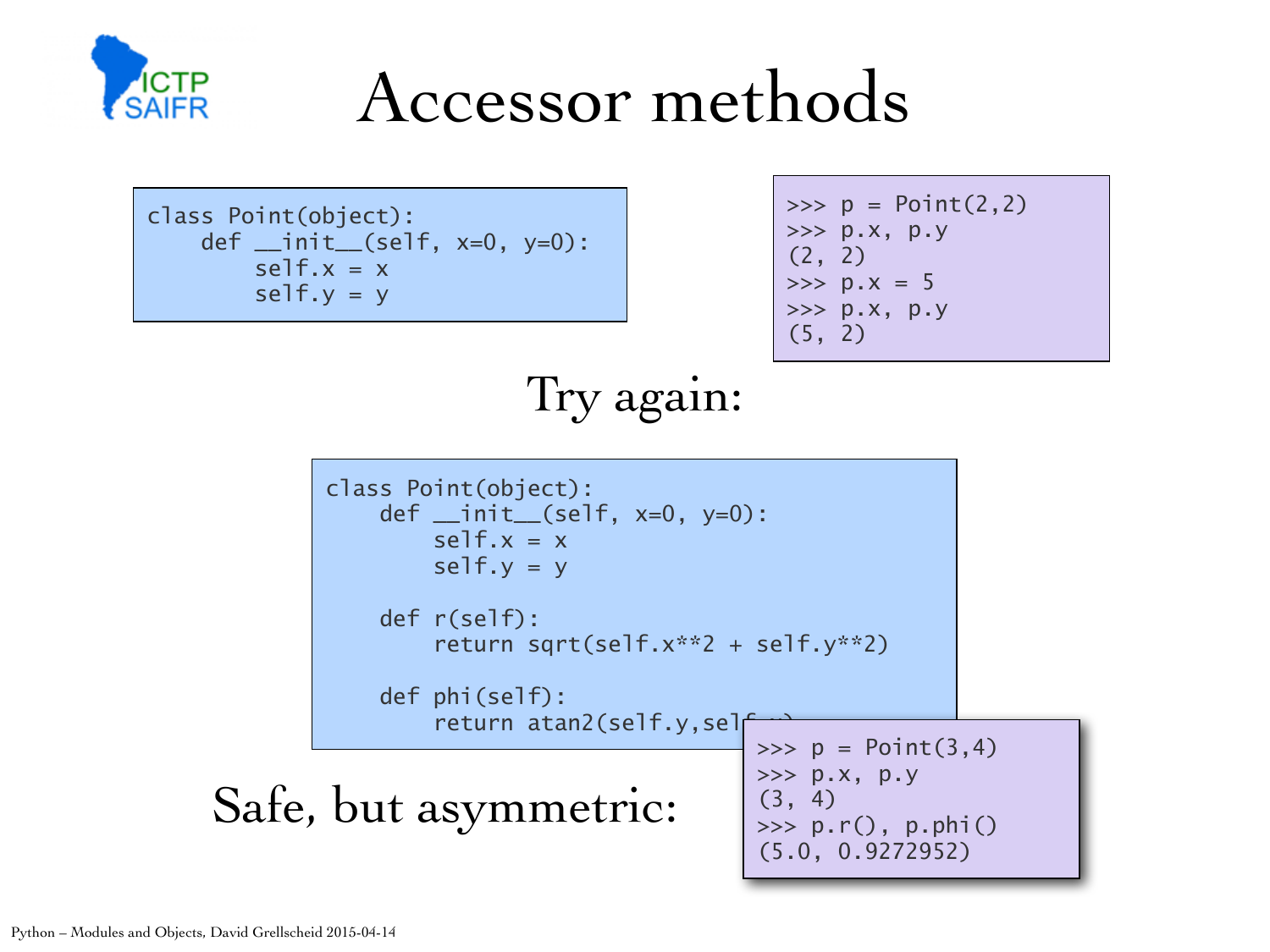

#### Solution: property decorators

```
class Point(object): 
    def _{\_}init_{\_} (self, x=0, y=0):
        self.x = xself.y = y @property 
     def r(self): 
         return sqrt(self.x**2 + self.y**2) 
     @property
     def phi(self): 
          return atan2(self.y,self.x)
```
 $\implies p = Point(3, 4)$ >>> p.x, p.y (3, 4) >>> p.r, p.phi (5.0, 0.9272952)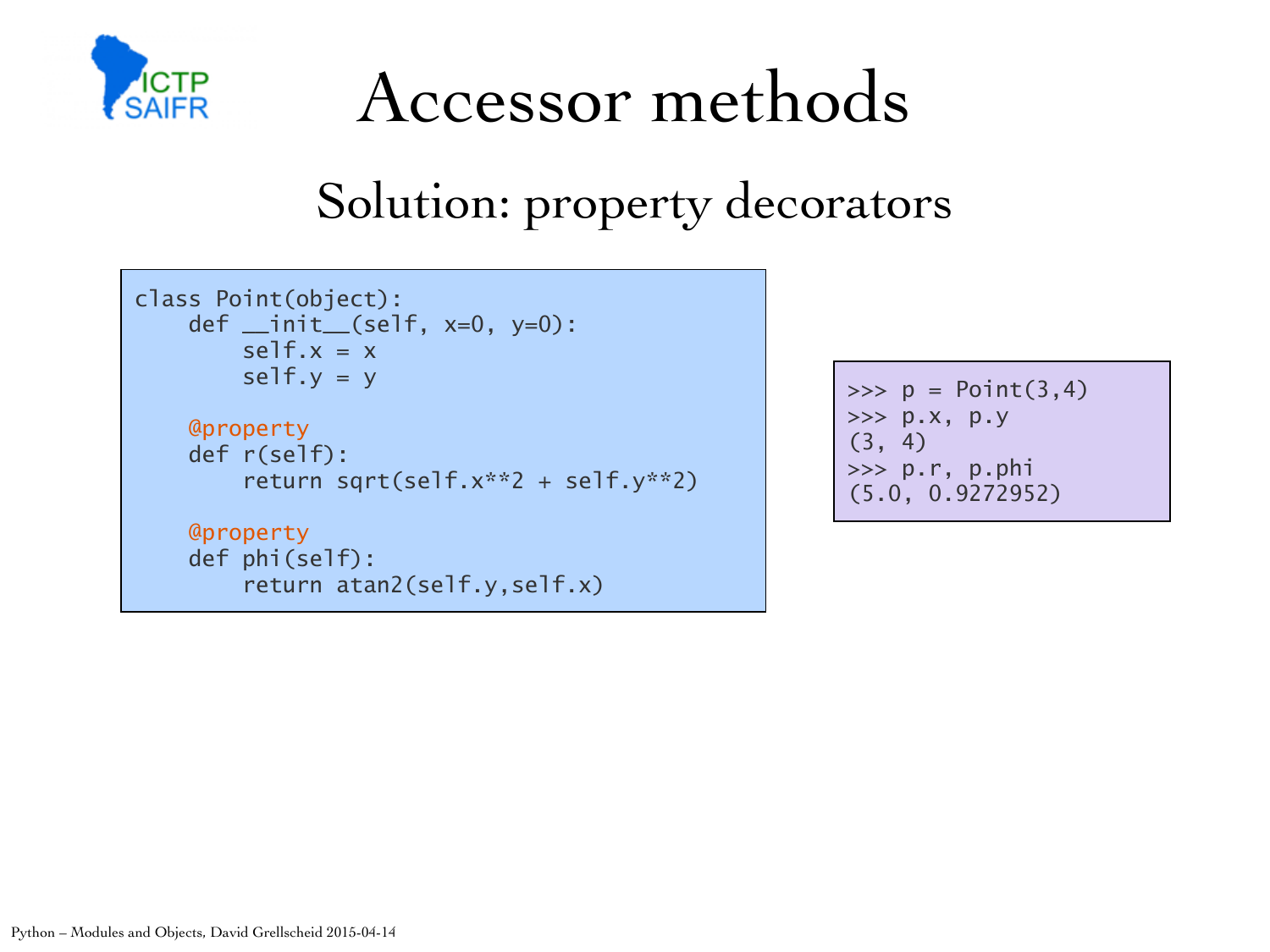

#### Solution: property decorators

```
class Point(object): 
     def __init__(self, x=0, y=0): 
        self.x = xself.y = y @property 
     def r(self): 
         return sqrt(self.x**2 + self.y**2) 
     @property
```
return atan2(self.y,self.x)

```
\gg > p = Point(3, 4)>>> p.x, p.y 
(3, 4) 
>>> p.r, p.phi 
(5.0, 0.9272952)
```
#### Not quite symmetric. Assignment still missing!

```
\gg p.r = 10
Traceback (most recent call last): 
  File "<stdin>", line 1, in <module>
AttributeError: can't set attribute
```
def phi(self):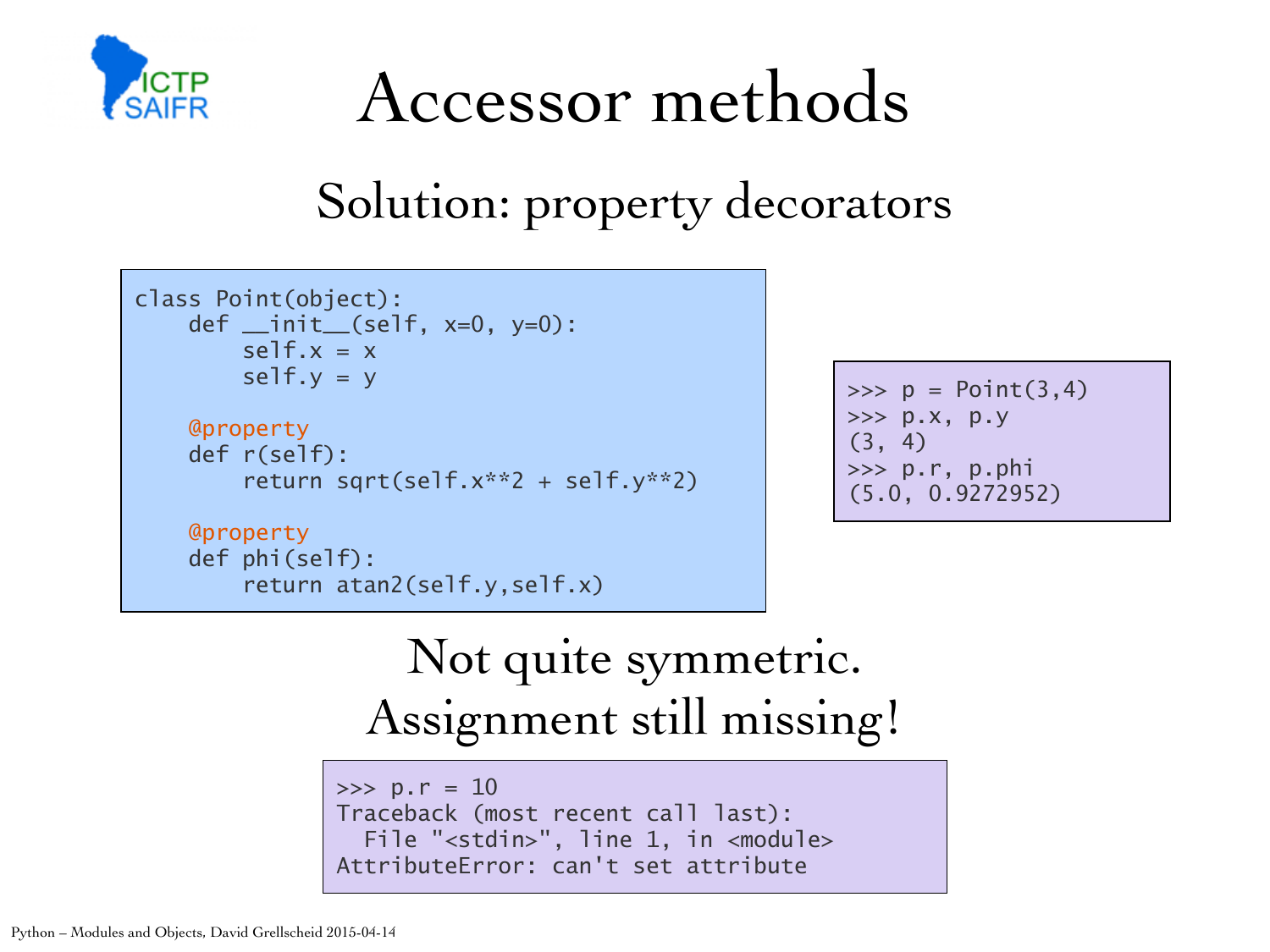

#### Property decorators with assignment

```
class Point(object): 
     def __init__(self, x=0, y=0): 
         self.x = xself.y = y @property 
     def r(self): 
          return sqrt(self.x**2 + self.y**2) 
     @r.setter 
     def r(self,r_new): 
         r<sup>o</sup>ld = self.r
        scale = r_new / r_oldself.x * = scale self.y *= scale 
     @property 
     def phi(self): 
          return atan2(self.y,self.x)
```
 $\implies p = Point(3, 4)$  $>>$  p.x,p.y (3, 4) >>> p.r,p.phi (5.0, 0.9272952)  $\gg$  p.r = 10 >>> p.r,p.phi (10.0, 0.9272952)  $>>$  p.x,p.y (6.0, 8.0)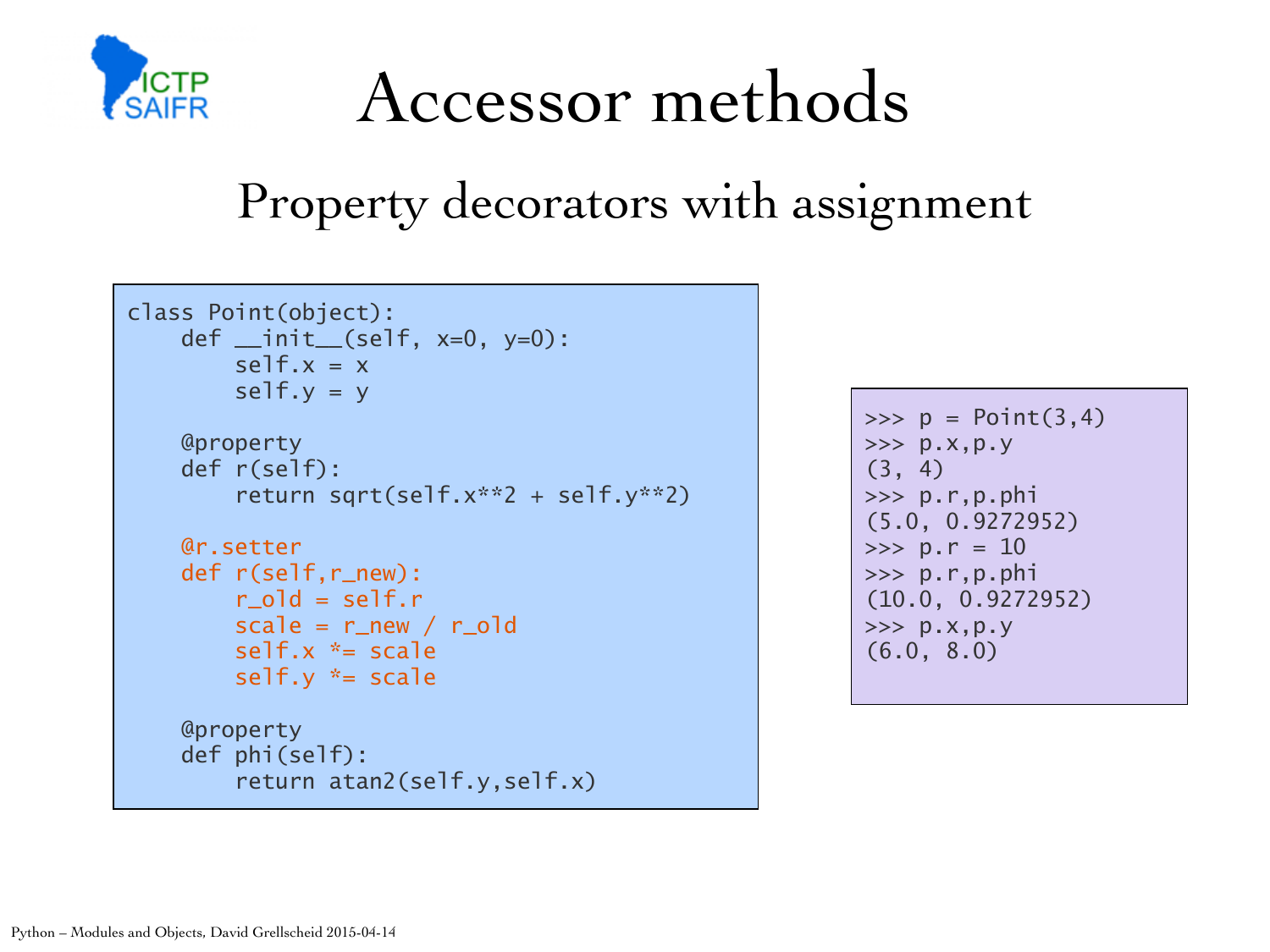

# Copying behaviour

class Test(object): def \_\_init\_\_(self):  $self.val = 5$  # immutable self.list =  $[5,6,7]$  # mutable

```
\Rightarrow a = Test()
\Rightarrow \Rightarrow \phi = a>>> a.val, b.val 
(5, 5) 
\gg a.val = 7
>>> a.val, b.val 
(7, 7) 
>>> a.list, b.list 
([5, 6, 7], [5, 6, 7]) 
>>> a.list.append(999) 
>>> a.list, b.list 
([5, 6, 7, 999], [5, 6, 7, 999]) 
\gg a.list = 'Hello'
>>> a.list, b.list 
('Hello', 'Hello')
```